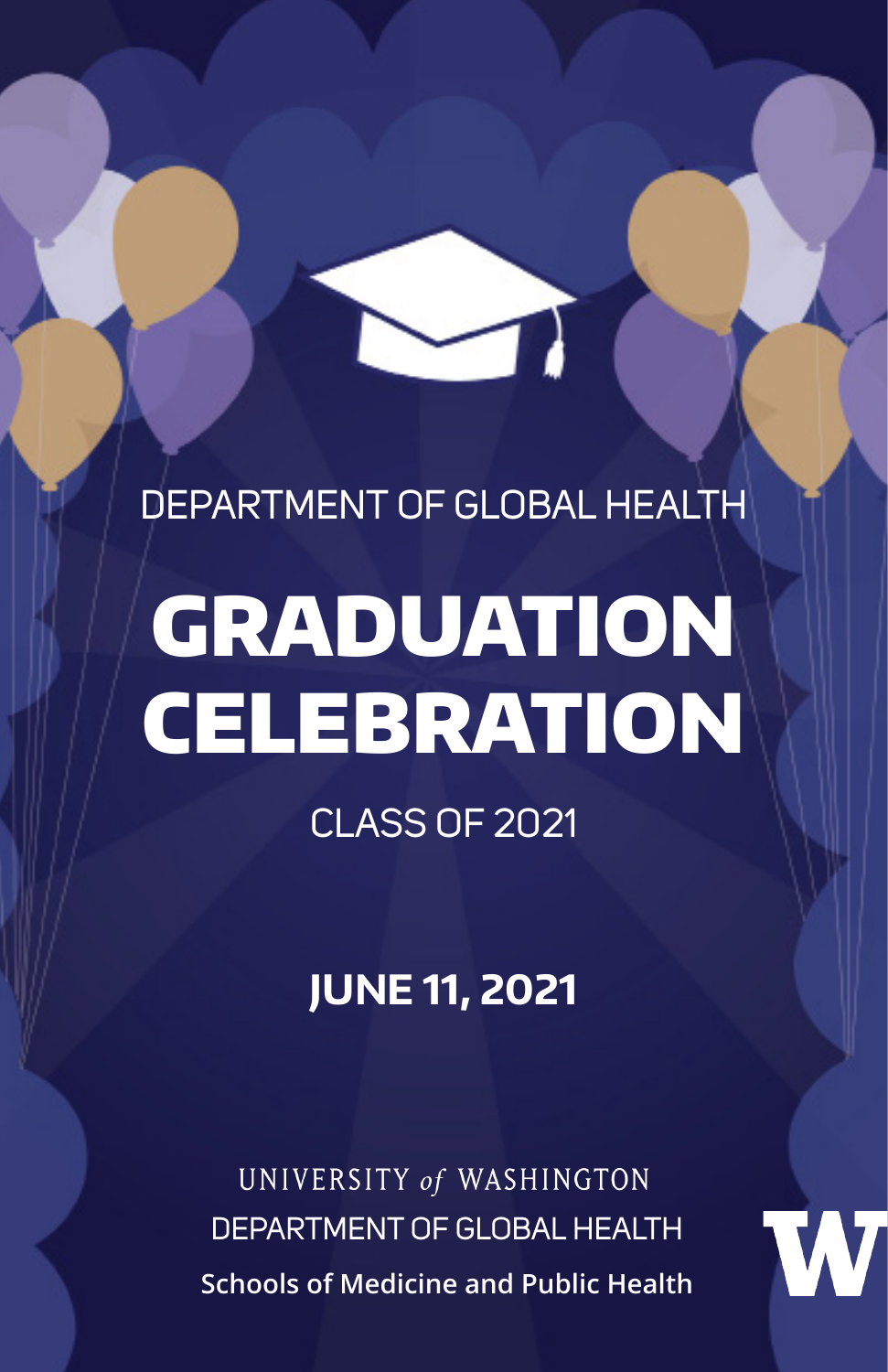"Life's most persistent and urgent question is, 'What are you doing for others?'"

**"**

**Martin Luther King Jr.**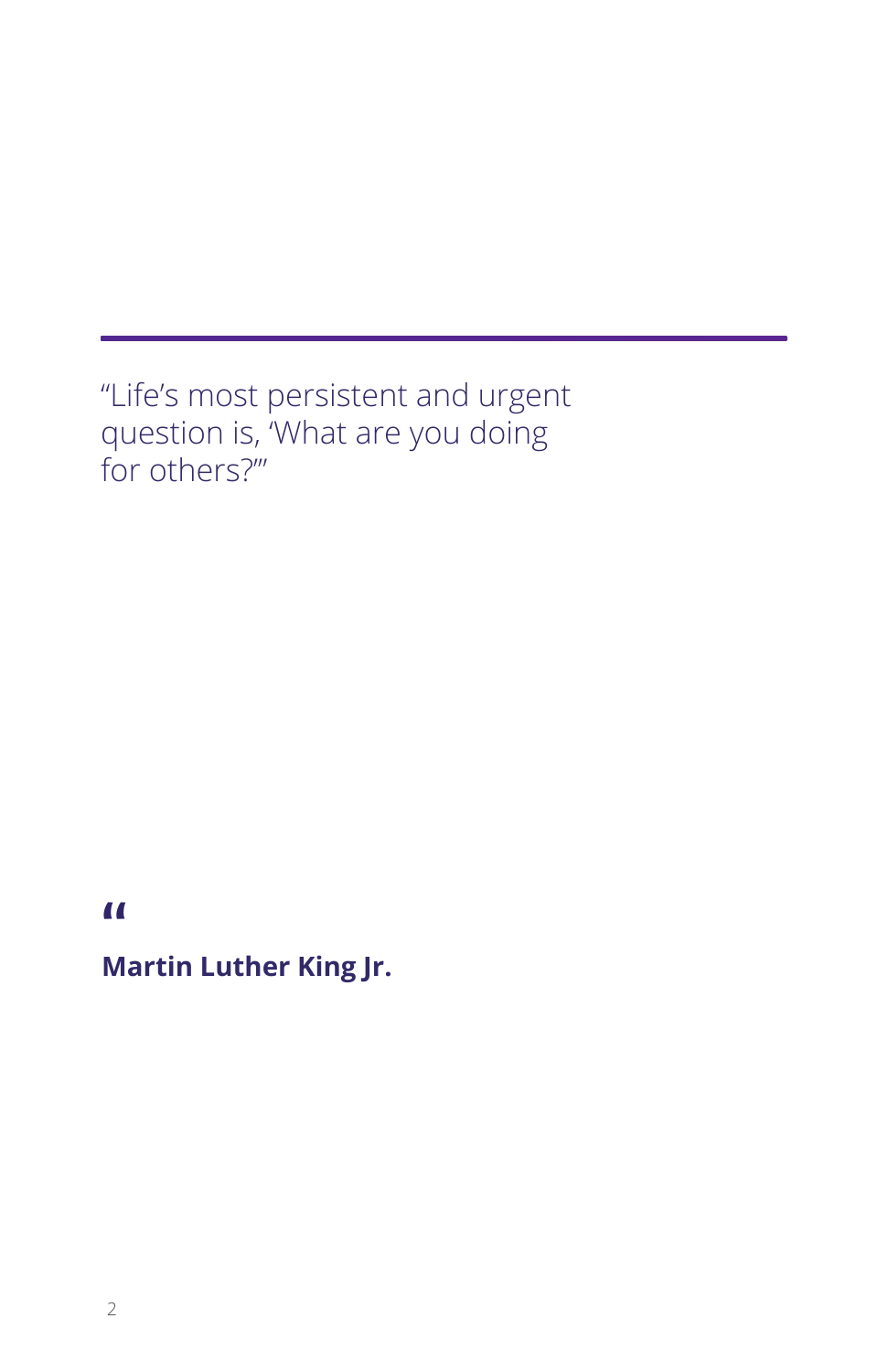# CELEBRATION PROGRAM

# **OPENING**

**Judith Wasserheit**, William H. Foege Endowed Chair

# **AWARDS**

**Judd Walson**, Vice Chair

## **GLOBAL HEALTH PATHWAY FOR MEDICAL STUDENTS**

**Jason Beste**, Director / Daren Wade, Program Manager

# **CERTIFICATE & UNDERGRADUATE PROGRAMS**

**Susan Graham**, Associate Chair of Academic Programs

#### **GRADUATE CERTIFICATES**

**Global Health** / **Susan Graham**, Faculty Lead / **Noura Youssoufa**, Coordinator

**Global Health of Women, Adolescents & Children (Global WACh)** / **Anjuli Wagner**, Faculty Lead / **Stephanie Edlund-Cho**, Coordinator

**Global Injury & Violence Prevention** / **Charles Mock**, Faculty Lead / **Noura Youssoufa**, Coordinator

#### **GLOBAL HEALTH MINOR**

**Todd Faubion**, Director / **Noura Youssoufa**, Advisor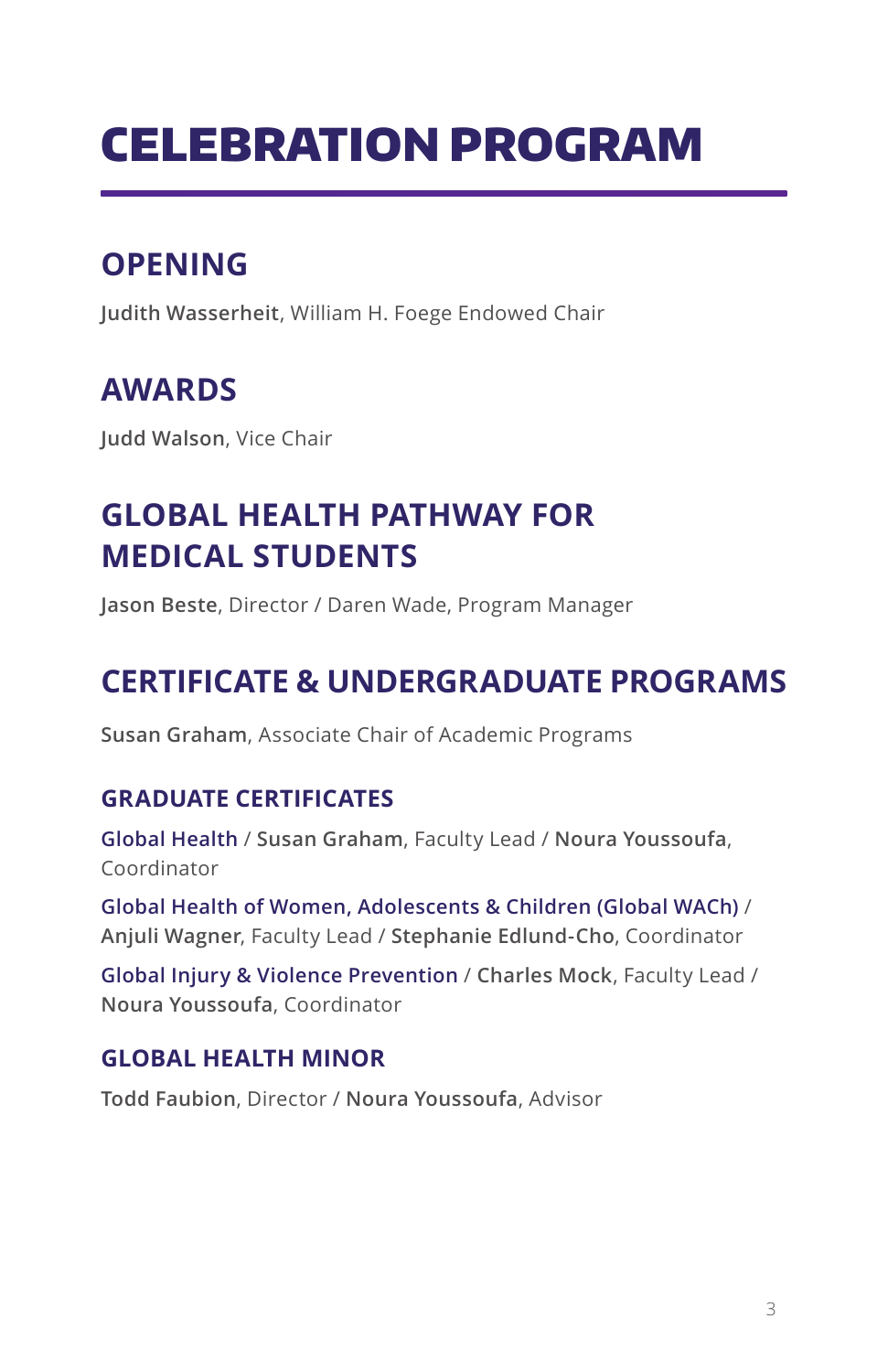## **PRESENTATION OF DEGREE GRADUATES**

**Susan Graham**, Associate Chair of Academic Programs

#### **MASTER OF PUBLIC HEALTH**

**Stephen Gloyd**, Director / **Deepa Rao**, Associate Director / **Jason Beste**, Director, MD-MPH Track / **Julie Brunett**, Program Manager / **Andreas Keodara**, Advisor / **Noura Youssoufa**, Advisor

#### **Student Remarks / Saida Mahamud Tukri**

PRESENTATION OF GRADUATES

**Bernardo Hernández Prado**, Director, Health Metrics and Evaluation Track / **Sarah N Dillard**, Advisor

#### **Student Remarks / Brittney Sheena**

#### PRESENTATION OF GRADUATES

#### **MASTER OF SCIENCE & DOCTOR OF PHILOSOPHY PATHOBIOLOGY**

**Lee Ann Campbell**, Director / **Ernie Lefler**, Program Manager

**Student Remarks / Veronica Anjali Davé**

PRESENTATION OF GRADUATES

#### **DOCTOR OF PHILOSOPHY GLOBAL HEALTH METRICS & IMPLEMENTATION SCIENCE**

**Joseph Dieleman**, Co-Director (Metrics) / **Kenneth Sherr**, Co-Director (Implementation Science) / **Kirsten Greene**, Program Manager

**Student Remarks / Elizabeth Irungu**

PRESENTATION OF GRADUATES

## **CLOSING**

**Judith Wasserheit**, William H. Foege Endowed Chair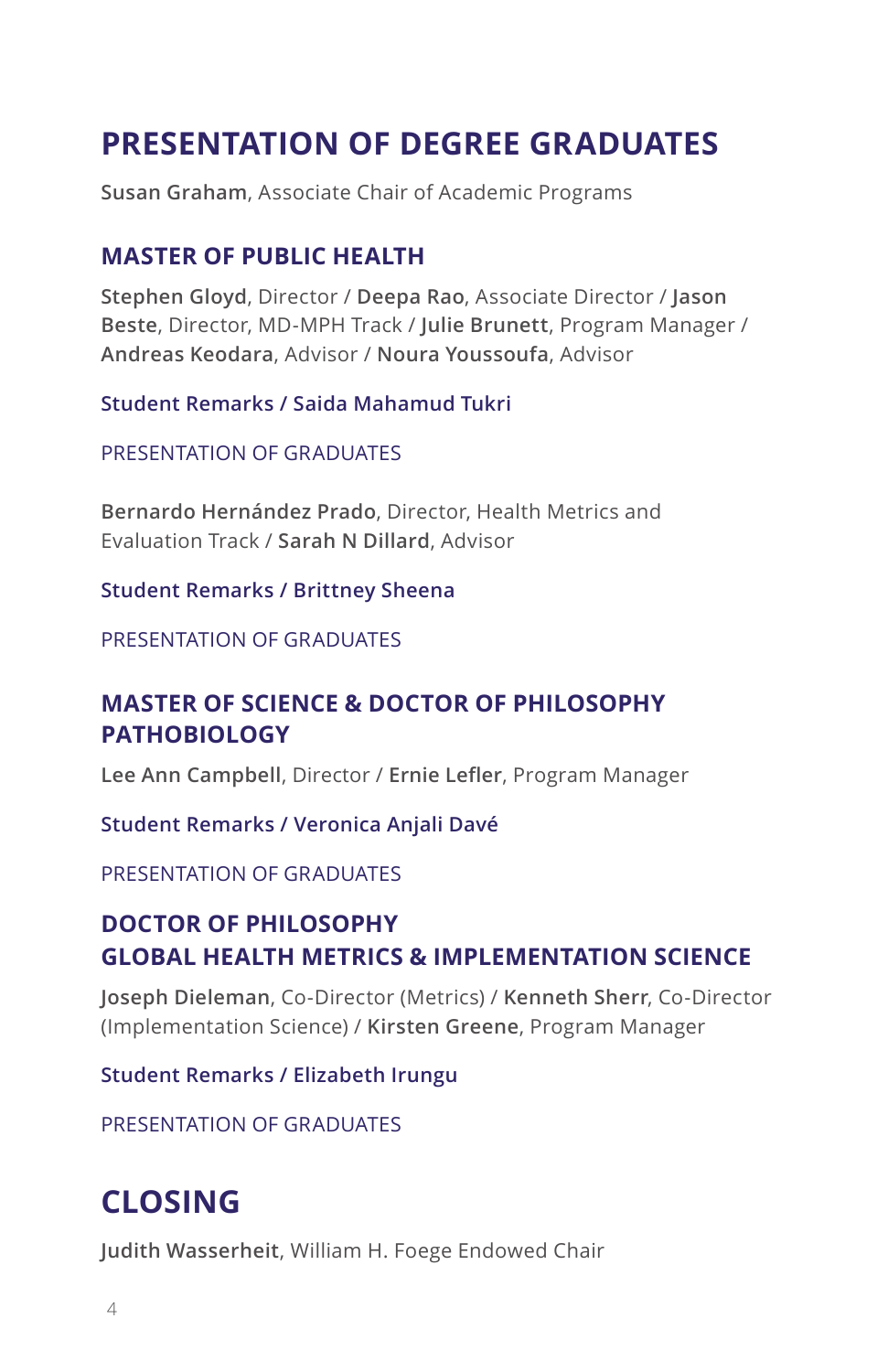# AWARDS

## **UNIVERSITY OF WASHINGTON HUSKY 100**

**Sumaya Mohamed**, MPH

**Naomi Nkinsi**, MD

**Juan Sebastian Osorio-Valencia**, MPH

**Evalynn Fae Taganna Romano**, MPH

**Dorothy Thomas**, PhD Global Health Metrics & Implementation Science

**Beatrice Wamuti**, PhD Global Health Metrics & Implementation Science

## **DEPARTMENT OUTSTANDING STUDENTS**

#### **OUTSTANDING MASTER'S STUDENT**

**Saida Mahamud Tukri**, MPH

#### **OUTSTANDING PHD STUDENT**

**Veronica Anjali Davé,** PhD Pathobiology

#### **MEDICAL STUDENT ACHIEVEMENT AWARD**

**Alyssa Hummel**, MD, MPH

## **SCHOOL OF PUBLIC HEALTH**

#### **GILBERT S. OMENN AWARD FOR ACADEMIC EXCELLENCE (PHD)**

**Elizabeth Irungu,** PhD Global Health Metrics & Implementation Science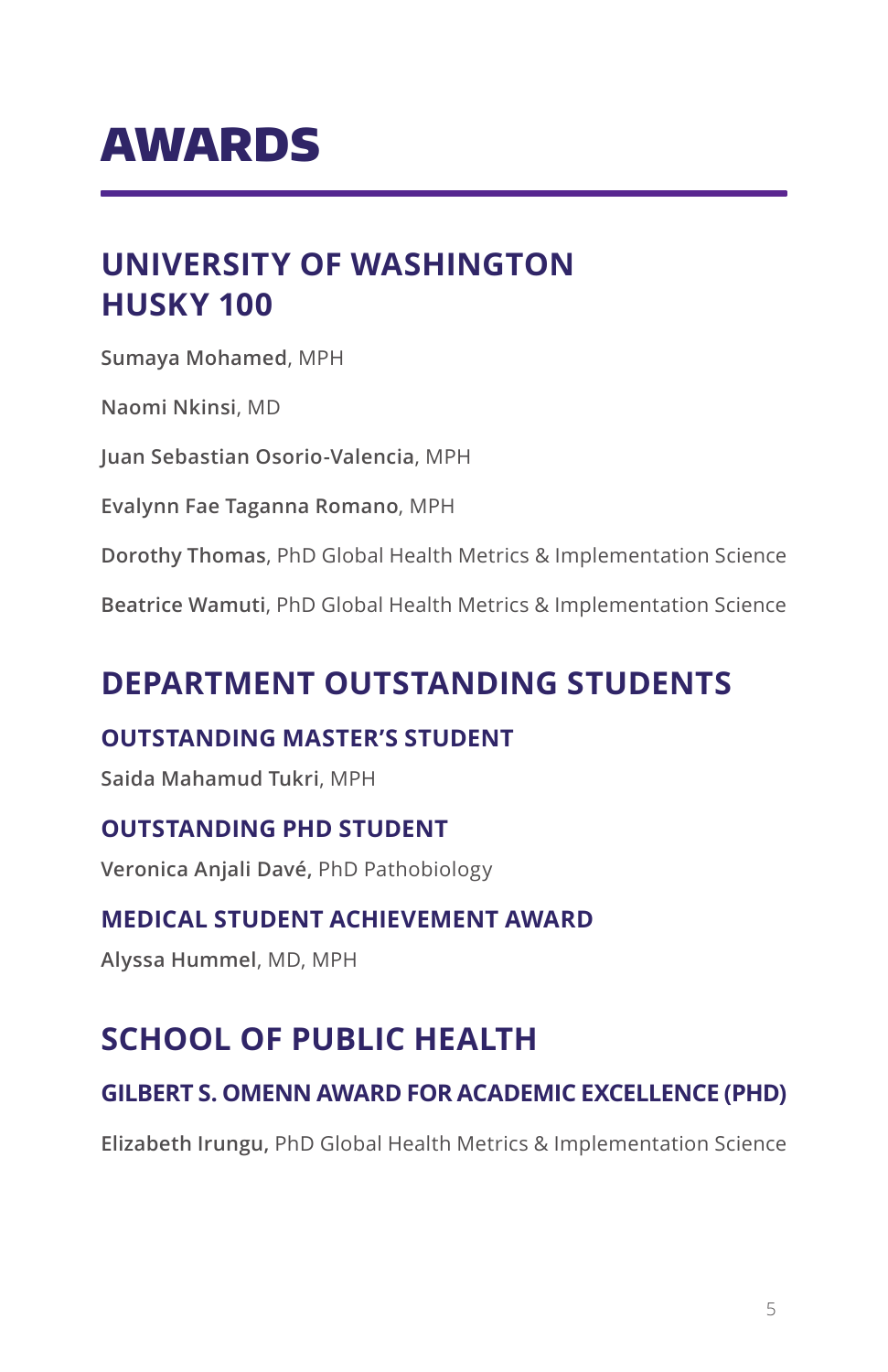# GLOBAL HEALTH PATHWAY FOR MEDICAL STUDENTS

**Miranda Bradley Dominique Billingslea Sarah Doe-Williams Stephen Ferraro Alyssa Hummel Adiya Jaffari Mercy Joyce Samantha Lawson Dylan LeBlanc Sarah Maze**

**Heather Molvik**

**Rahmi Nemri Jackson Schmidt Vera Schulte Greta Steeber Mason Stillman Madeline Suppiger Benjamin Titus Marisa Wickerath Sabrina Wilcox Melissa Wong Zhibing Zhou**

# GRADUATE CERTIFICATES

# **GLOBAL HEALTH OF WOMEN, ADOLESCENTS & CHILDREN (Global WACh)**

**Tikhala Itaye**, MPH, Global Health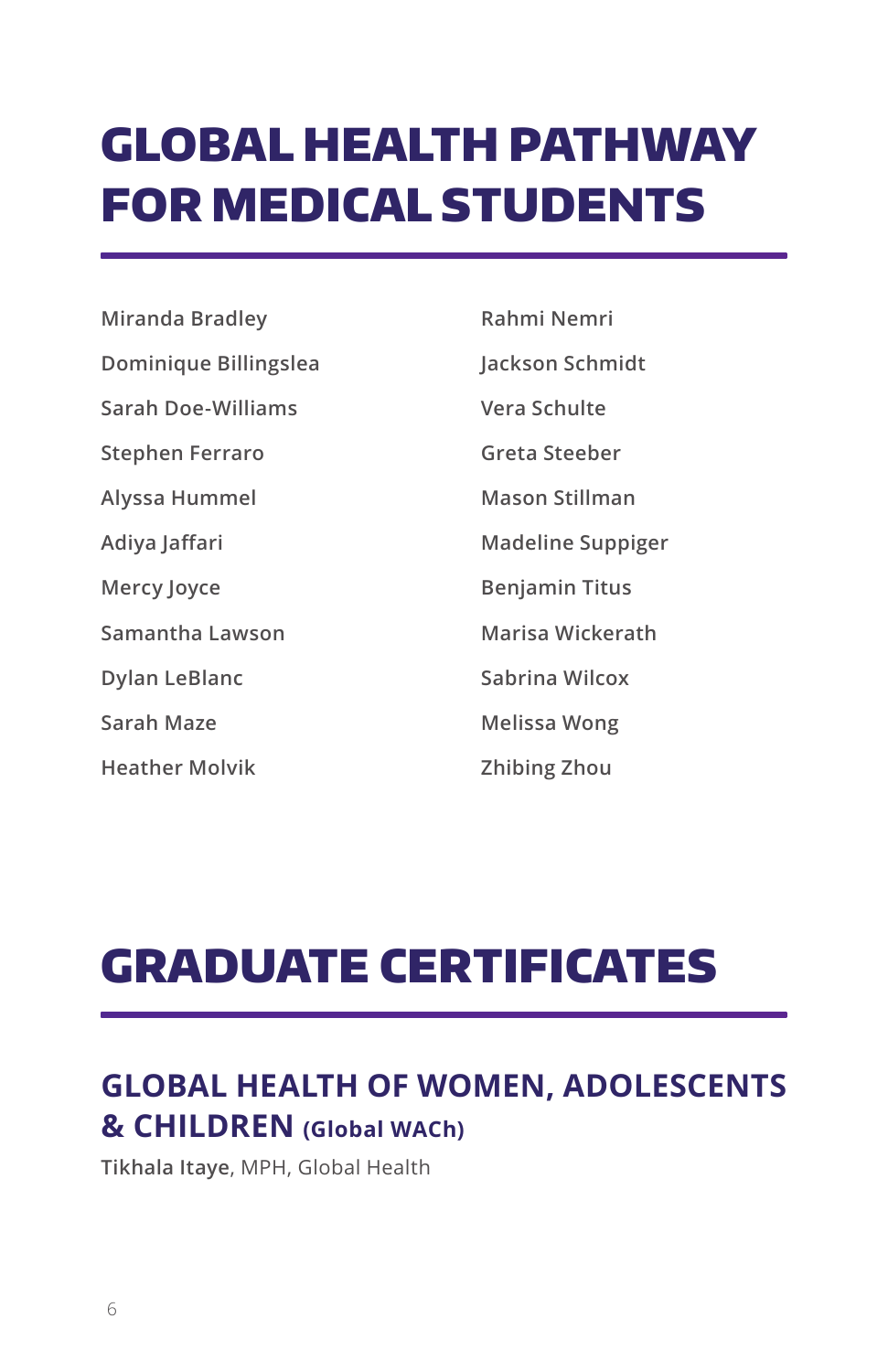# UNDERGRADUATE PROGRAMS

## **PUBLIC HEALTH - GLOBAL HEALTH MAJOR: GLOBAL HEALTH OPTION**

**Lidya Garomsa Beyene**

**Jamie Costales**

**Jonathan Dela Cruz**

**Sabrina Ebengho**

**Katia Lucas**

**Abigail Tilahun Mulugeta**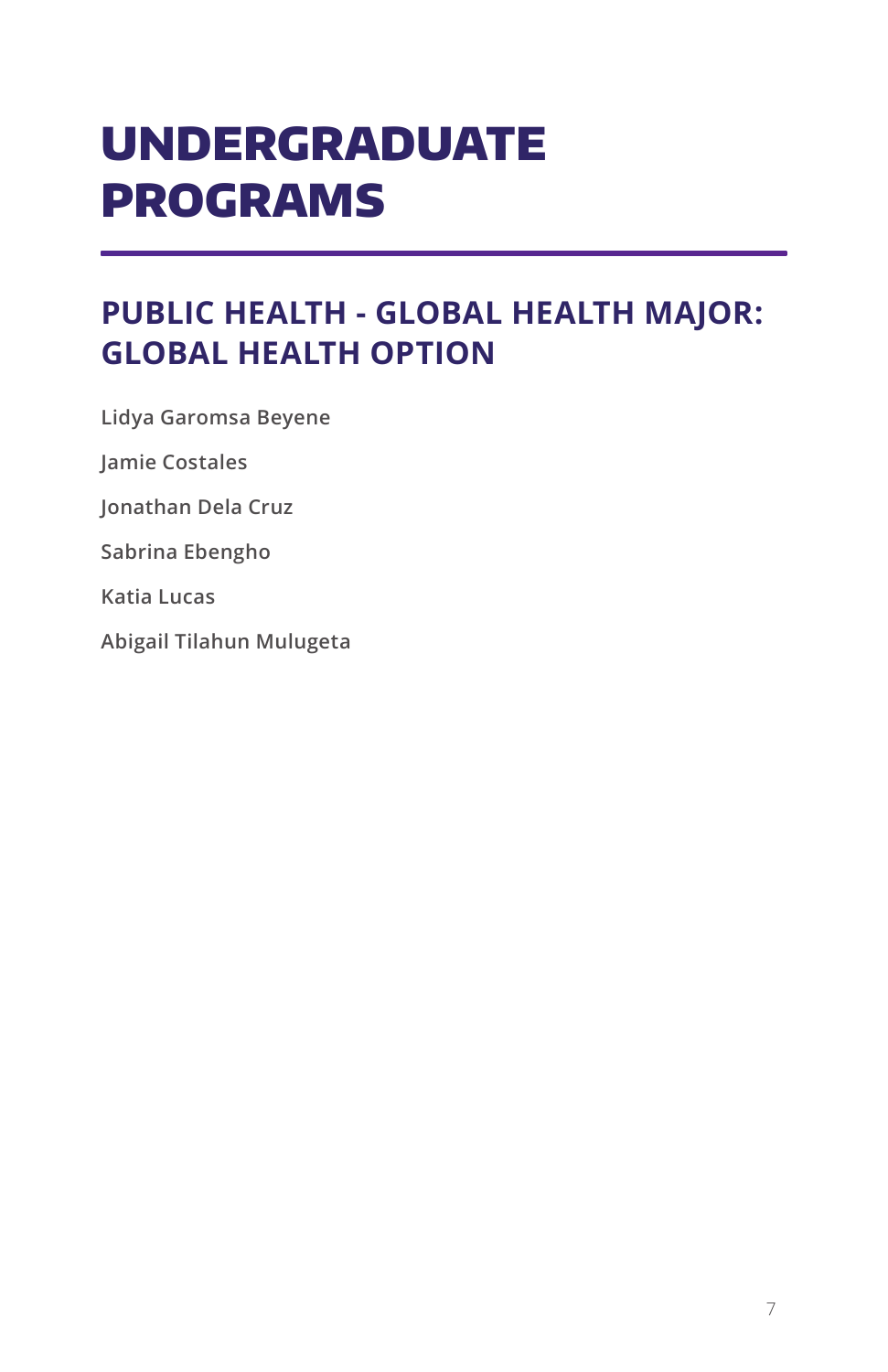## **GLOBAL HEALTH MINOR**

**Jackie Amrine**, Anthropology **Kari Bergstedt**, Human Centered Design & Engineering **Avneet Bhullar**, Biology **Samantha Blue**, Biology **Camille Bodart**, Biology **Joelle Brown**, Sociology **Tyler Bykonen**, English **Jason Jee-Kit Chan**, Biology **Pui Man (Pamela) Chan**, Food Systems, Nutrition & Health **Laura Cronic**, Law, Societies & Justice **Jenny Dang**, Early Childhood & Family Studies **Jaqueline Favors**, Geography **Billie Featherston**, English **Jessica Garnica**, Food Systems, Nutrition & Health **Anqi He**, Biochemistry **Shraddha KC**, Geography **Mariam Khalil**, Food Systems, Nutrition & Health **Josephine Lin**, Biochemistry **Kevin R. Lord**, Philosophy **Debora Luiz**, Psychology **Marko Lysyk**, Biology **Alejandra Mendez**, Microbiology **Maranda Newton**, Neuroscience **Jessica Paz Mejia**, Early Childhood & Family Studies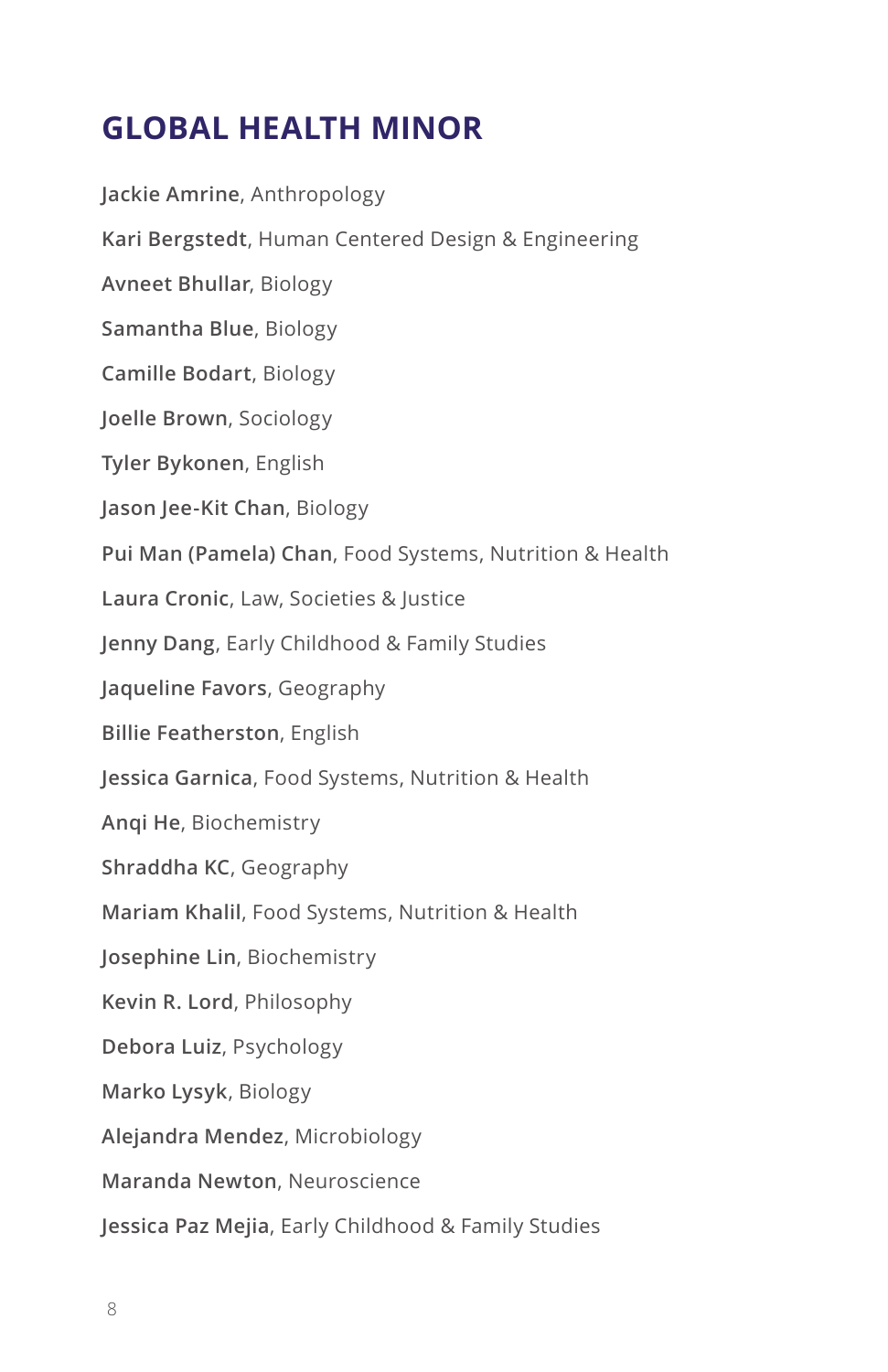## **GLOBAL HEALTH MINOR - CONTINUED**

**Natalie Peterson**, Environmental Health **Yang Ruan**, Biochemistry **Nanditha Shivakumar**, Biochemistry **Chelsea Shu**, Biochemistry **Ethan Spencer**, Microbiology **Anamaria Tepordei**, Communication **Bujin Tumurbaatar**, Biology **Nina Ulbrich**, Mathematics **Benjamin Vandehey**, Business Administration **Dan Vyshnevskyi**, Biochemistry **Chelsea Wan**, Neuroscience **Jackson Wezeman**, Biochemistry **Claire Wong**, Biology **Jane Wynne**, Environmental Science & Terrestrial Resource Management **Lisa Young**, Biology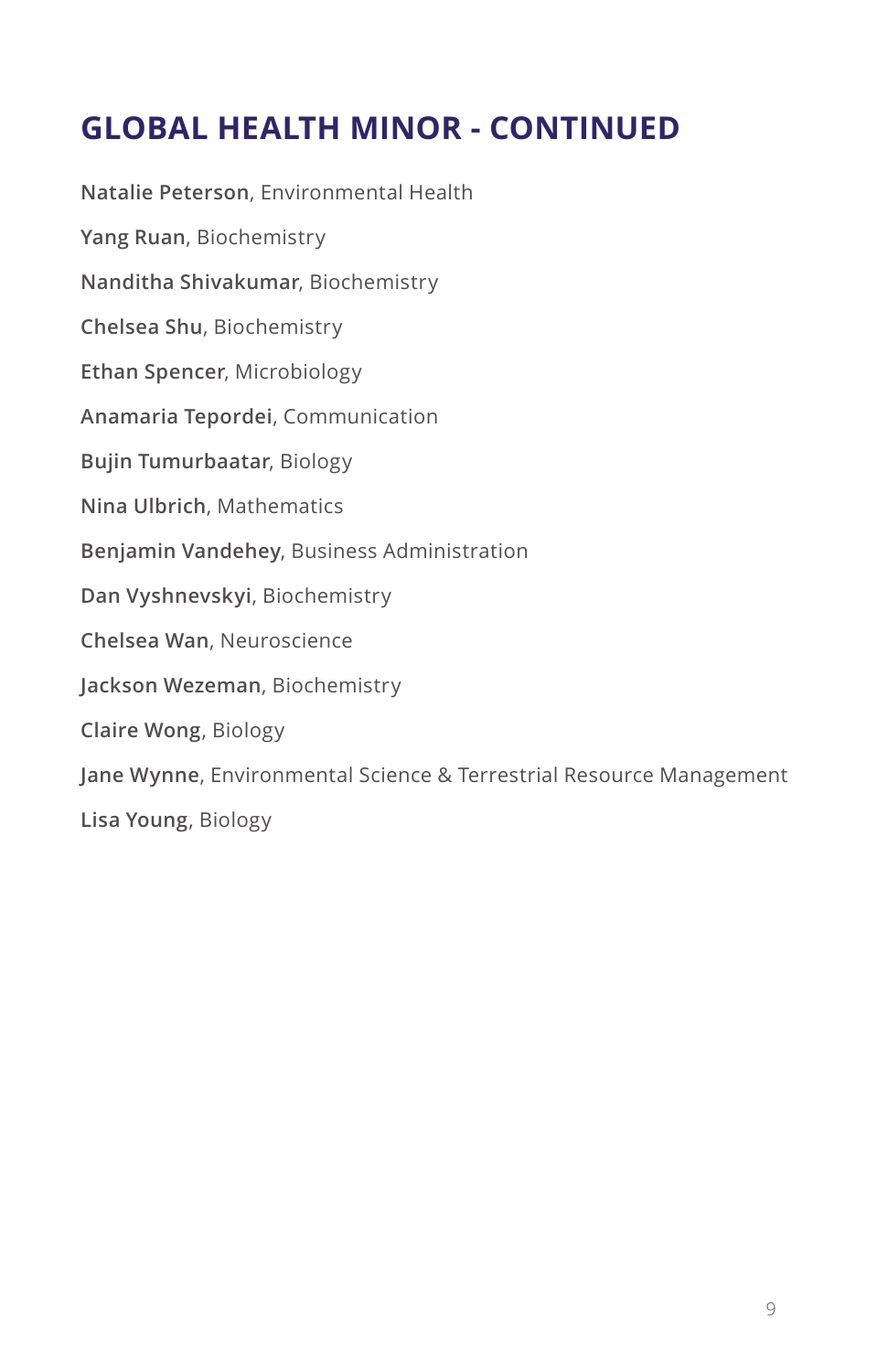# MASTER OF PUBLIC HEALTH

# **GENERAL TRACK**

#### **Gifti Abbo**

Experiences of Pregnant and Post-partum Women Living with HIV Using SMS for ART Adherence in Kenya: A Qualitative Analysis

Chair: Jennifer Unger / Committee: Keshet Ronen, Gabrielle O'Malley

*Thank you to my family, especially my parents Abera and Aster Abbo, who have supported me throughout this journey. Thank you to the mentors in my thesis committee who have been a constant support over this year. Special thanks to Keshet for her weekly mentorship and guidance through this tumultuous year. And thank you to the 1st and 2nd year cohorts who have welcomed me and walked with me through this year.*

#### **Casey Adams**

"Your Status Cannot Hinder You": The Importance of Resilience Among Adolescents Living with HIV in Kenya

Chair: Susan M. Graham / Committee: Kristin Beima-Sofie, Robinson Karuga

*Thank you to my family, friends, and thesis committee for being so supportive and lovely!* 

#### **Miranda Benson**

Assessment of Knowledge, Attitudes, and Helping Behaviors about Gender-Based Violence Among Community Leaders, Timor-Leste

Chair: Mary Anne Mercer / Committee: Susan Thompson, Jennifer Velloza

*Thank you to my friends, family, and committee for their support and guidance.*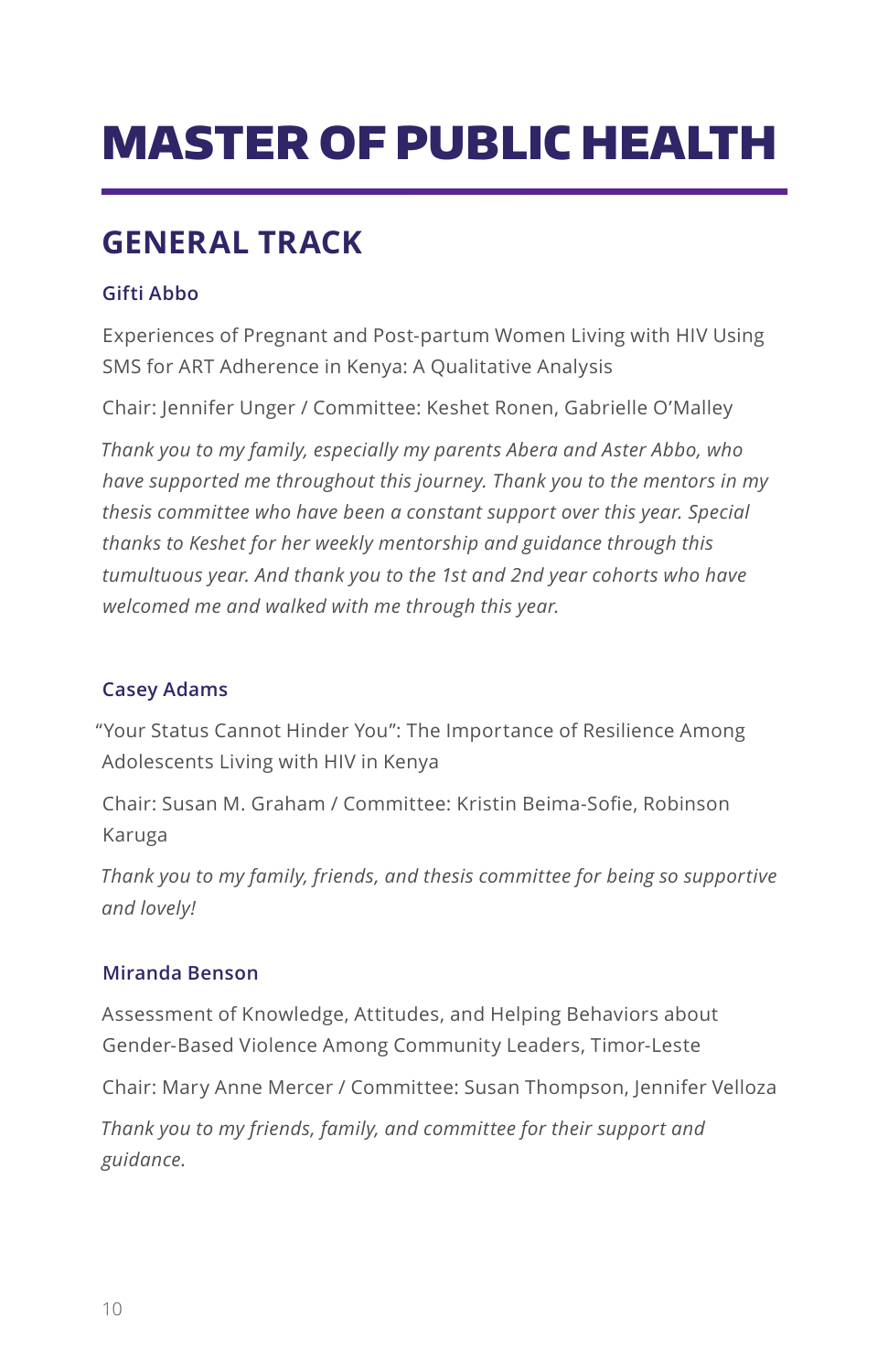#### **Naziat Carimo**, MD

Estimating Low Birthweight Prevalence and Stillbirth Rate among Pregnant Women with HIV: A Secondary Health Facility-based Crosssectional Study in Manica Province, Mozambique

Chair: Kenneth Sherr / Committee: Kristjana Ásbjörnsdóttir

*I thank my thesis committee for all the support and guidance throughout my MPH journey and thesis project. A special acknowledgment to Dr. Stephen Gloyd, who believed in me and served as a mentor and model for my career.* 

#### **Chorkin Chau**

Prototype Development for an Advanced Patient Registry to Support Collaborative Care for Common Perinatal Mental Disorders In Low and Middle-Income Countries

Chair: Ian Bennett / Committee: Pamela Collins

*Thank you to Ian and Pamela for their mentorship and support! I was also so blessed with the community of dear friends, housemates and church family! A huge thanks to my sister-Channchi, Sean and my mom for their love and guidance throughout so many different stages of my life!*

#### **Jennifer Emmett**, MA

Religion, Refugees, and Mental Health in South Asia: A Systematic Review

Chair: Deepa Rao / Committee: Christian Novetzke

*Thank you to my thesis committee for being supportive and flexible, and for providing invaluable feedback and encouragement. I am also grateful for my amazing cohort and the mentors I have found at UW!*

#### **Isabella Fabens**

Determinants for Exposure to Mosquitoes and Bed Net Use Behavior in the Context of the New Nets Study in Rwanda

Chair: Gabrielle O'Malley / Committee: James Kublin

*Thank you to Gabrielle O'Malley for being a great thesis advisor. And a special thanks to my family here in Seattle, friends, staff, and faculty, for helping me through the program!*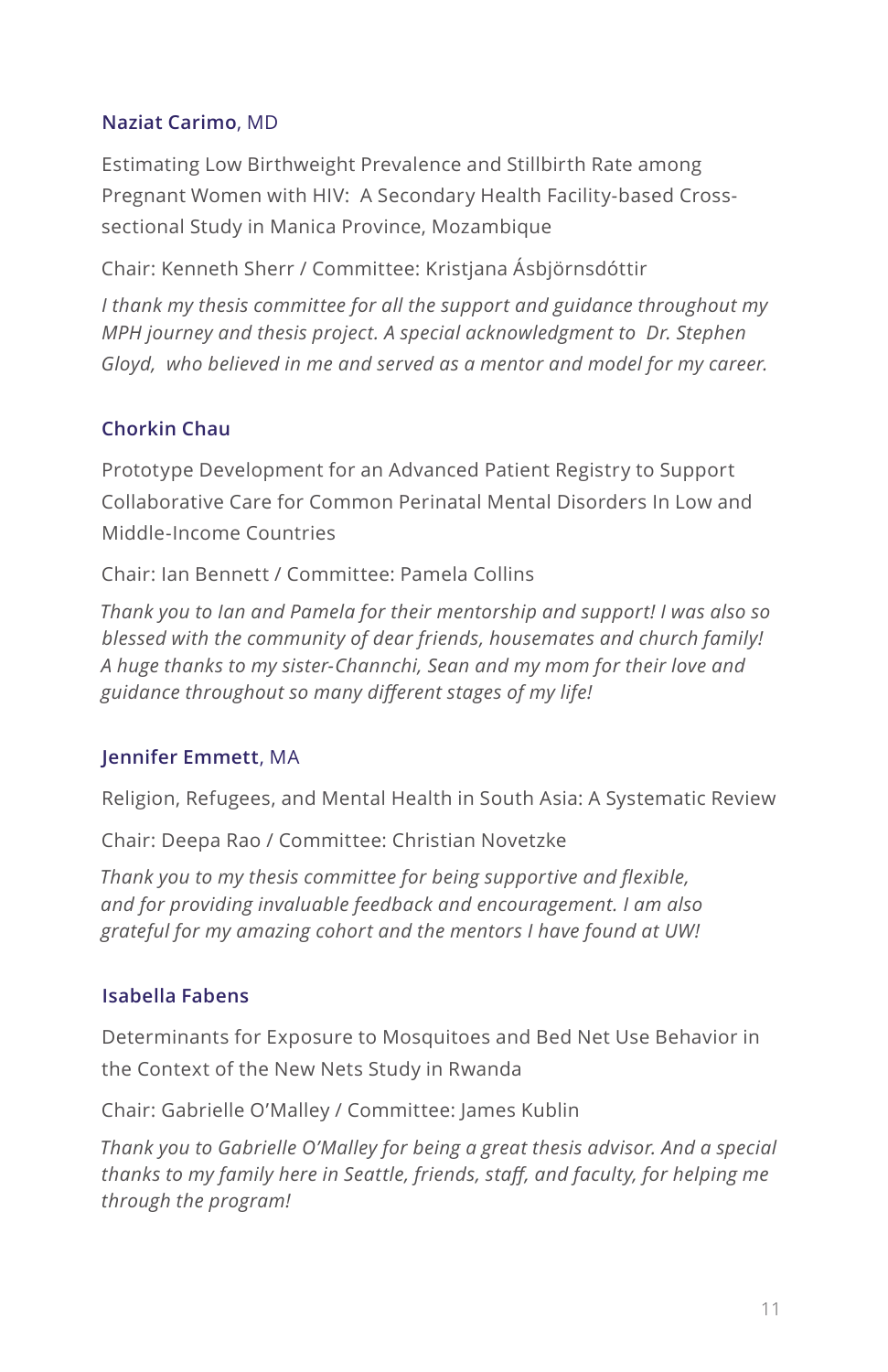#### **Anida Hanifah**

Preserving Maternal and Child Health Services during COVID-19 Pandemic: A Case Study in South Aceh District, Indonesia

Chair: Steve Gloyd / Committee: Kristin Beima-Sofie

*Alhamdulillah, all praise to Allah. I would like to thank my family, friends, Global Health Department, The Fulbright Program, and my DGH cohort, who support me throughout my MPH journey and make the process so memorable and meaningful!*

#### **Shadi Henchiri**

A Systematic Analysis of the Malaria Situation in Cote d'Ivoire

Chair: Ahoua Koné / Committee: Steve Gloyd, Moise Tuho

*The UW SPH was truly transformational and insightful. My cohort fostered my curiosity to learn more about others and about myself. Proud of everyone who participated with me in this exceptional experience. I wouldn't have been able to make it without the support I've received from the amazing people in my life. THANK YOU!*

#### **Alyssa Hummel,** MD

Characterizing Perinatal Depression and its Impact on Infant Outcomes and Maternal-Nurse SMS Communication in a Cohort of Kenyan Women

Chair: Jennifer Unger / Committee: Keshet Ronen, Amritha Bhat

*Thank you to my family, friends and mentors who have supported me on this journey. Special thanks to Jenn for being an amazing, flexible thesis advisor during these extraordinary times. Shout out to the DGH MPH team and Jason for adapting and supporting our cohort these past two years. Cheers!*

#### **Farah Khan**

A Systematic Review of the Mental Health Impact of Stigma and Discrimination of South Asian Religious Minorities

Chair: Deepa Rao / Committee: Amritha Bhat

*Thank you to my advisor, Deepa Rao for your endless support and encouragement, to my Seattle family, including my besties, Meagan and Sarah, without whom I could not have gotten through these past two years. Lastly, thank you to my family, especially my Mom, for your love and support, always.*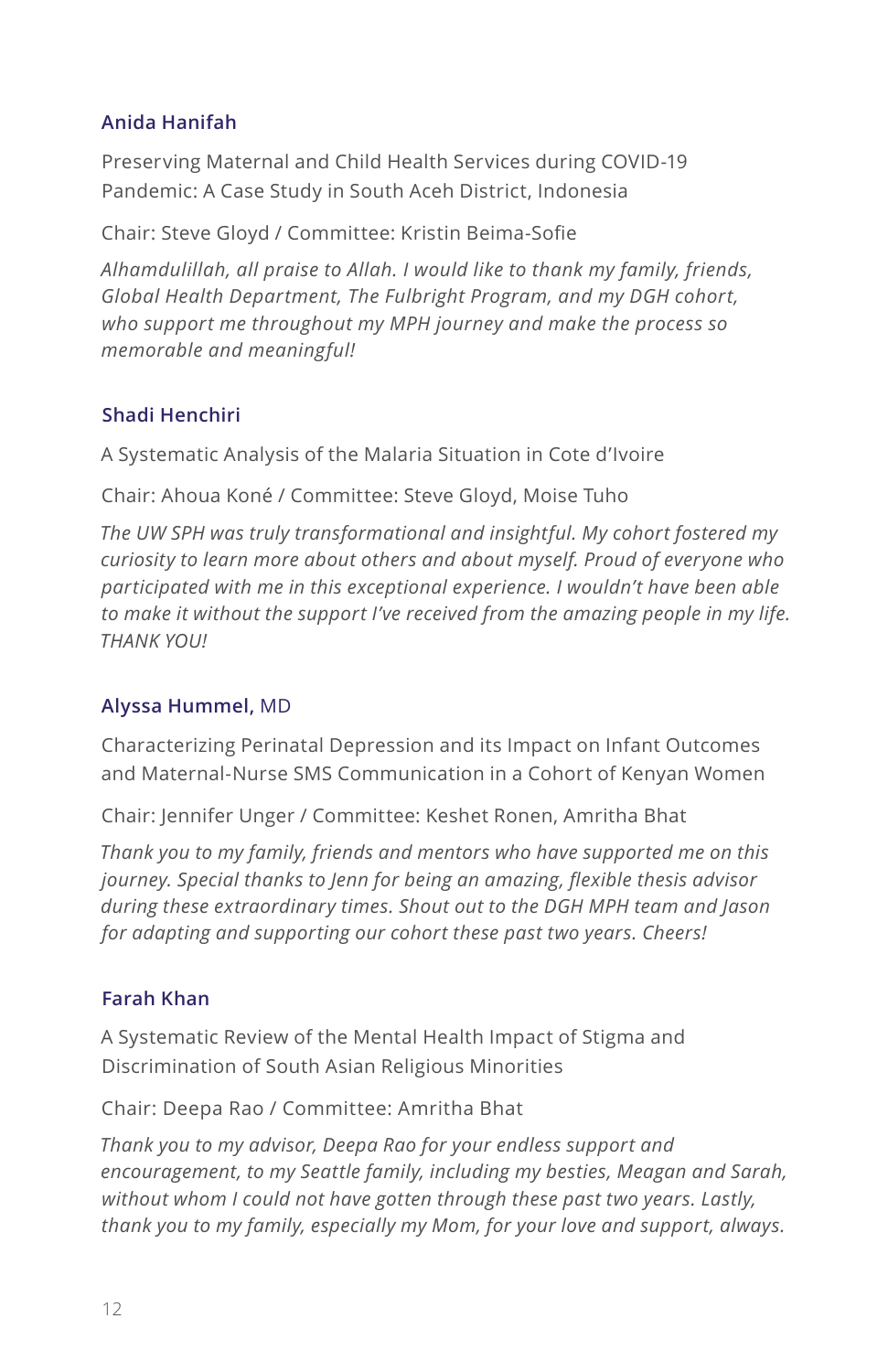#### **Chuck Kopp,** MS

Care of Obstetric Patients Living with HIV in a US Cohort in the Era of Integrase Inhibitors

Chair: Alizon Roxby / Committee: Carey Farquhar, Jane Hitti

*I would like to thank Dr. Roxby for being a supportive research mentor and thesis advisor. Thank you for taking the time to mentor me throughout medical school and this year of school. I also want to thank my family who has been incredibly supportive of me throughout my education.* 

#### **Saida Mahamud Tukri**

Social Connectedness as a Moderator between Post-Migration Stressors and Depression in a Sample of Displaced Persons

Chair: Lori Zoellner / Committee: Deepa Rao, Jacob Bentley

*"Peace under an illusion is not true peace. It's only meaningful if the real world manages to accomplish it. " – Gaara (Naruto)* 

#### **Asad Naveed,** MBChB

Developing a Cost-benefit Package for Adult Essential Health Interventions in Sierra Leone

Chair: David Watkins / Committee: Yanfang Su, Monisha Sharma

*I would like to express my profound gratitude to Noura, Julie and Steve at DGH and Nicholas at IIE/Fulbright, as without your support I would not have made it. I also want to express my appreciation to David for being a wonderful thesis advisor. Thank you to everyone!*

#### **Nancy Ngumbau,** MBChB

The Effect of HIV Self-testing Acceptance on Initiation and Continuation of Pre-exposure Prophylaxis (PrEP) among Pregnant Women at High Risk of HIV in Homa Bay and Siaya Counties

Chair: Grace John-Stewart / Committee: John Kinuthia

*I would like to especially thank my husband Eric Ngei for the amazing support he has offered, my daughter Debbie Mutunga who stayed up with mommy while she was studying. To Grace John-Stewart and John Kinuthia, thank you for taking a chance on me and always believing in me. I wouldn't be here without your support.*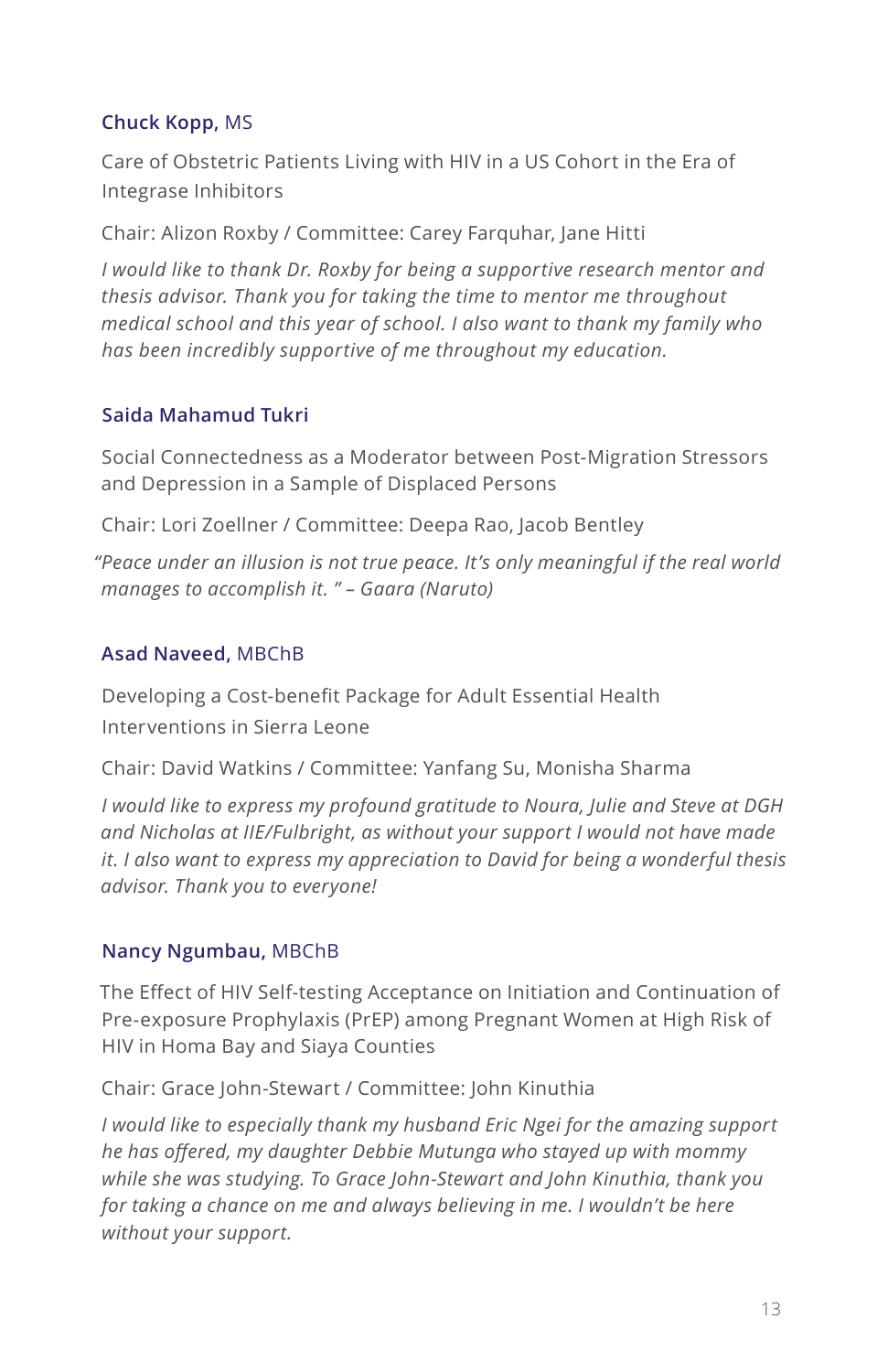#### **Gift Nwanne**

Risk Factors and Antimicrobial Resistance Profiles of Neisseria Gonorrhoeae Isolates Associated with Repeat Gonococcal Infections in Patients Attending Public Health ― Seattle & King County Sexual Health Clinic, 2017 ― 2020

Chair: Olusegun Soge / Committee: Susan M. Graham, Roxanne P. Kerani

*I am extremely grateful to my chair and committee, they were very supportive, my family for keeping me emotionally grounded, faculty and staff, my cohort for the camaraderie and to God Almighty for seeing me through this journey.* 

#### **Linda Umutoni Nzabamwita**

Evaluation of Rwanda's COVID-19 Response from the Perspectives of Decisionmakers and Frontliners

Chair: Steve Gloyd / Committee: Jeff Lane

*I want to thank God for guiding me through this. I want to thank my mentors for the academic support. I want to thank my family near and far for supporting me in the many ways. I want to thank my friends and cohort members for going through this journey together. I also thank myself for pushing through even when it was hard.*

#### **Sheila Ojeaburu**

The Impact of the COVID-19 Pandemic on Outcomes for People Living with Alcohol-Associated Liver Disease in Washington State.

Chair: Paul Drain / Committee: Scott Biggins, Kiran Bambha

*Thank you to my committee for their support and direction. Special thanks to my family and friends for their continued care and encouragement!* 

#### **Lynda Oluoch,** MBChB, MSc

Vaginal Dysbiosis in Young Kenyan Women at Risk of HIV: Before, During and After First Pregnancy

Committee: Nelly Mugo, Alison Roxby, Kenneth Ngure

*I would like to especially thank my mentors for being supportive thesis advisors. Thank you for taking the time to encourage me. Also a special thanks to my husband Edgar Amadi, my 2 sons Aiyden and Nathan, my immediate family, my friends, my "work family" in PHRD and my "family" here in Seattle who have been my pillars of support. Thank you to everyone!*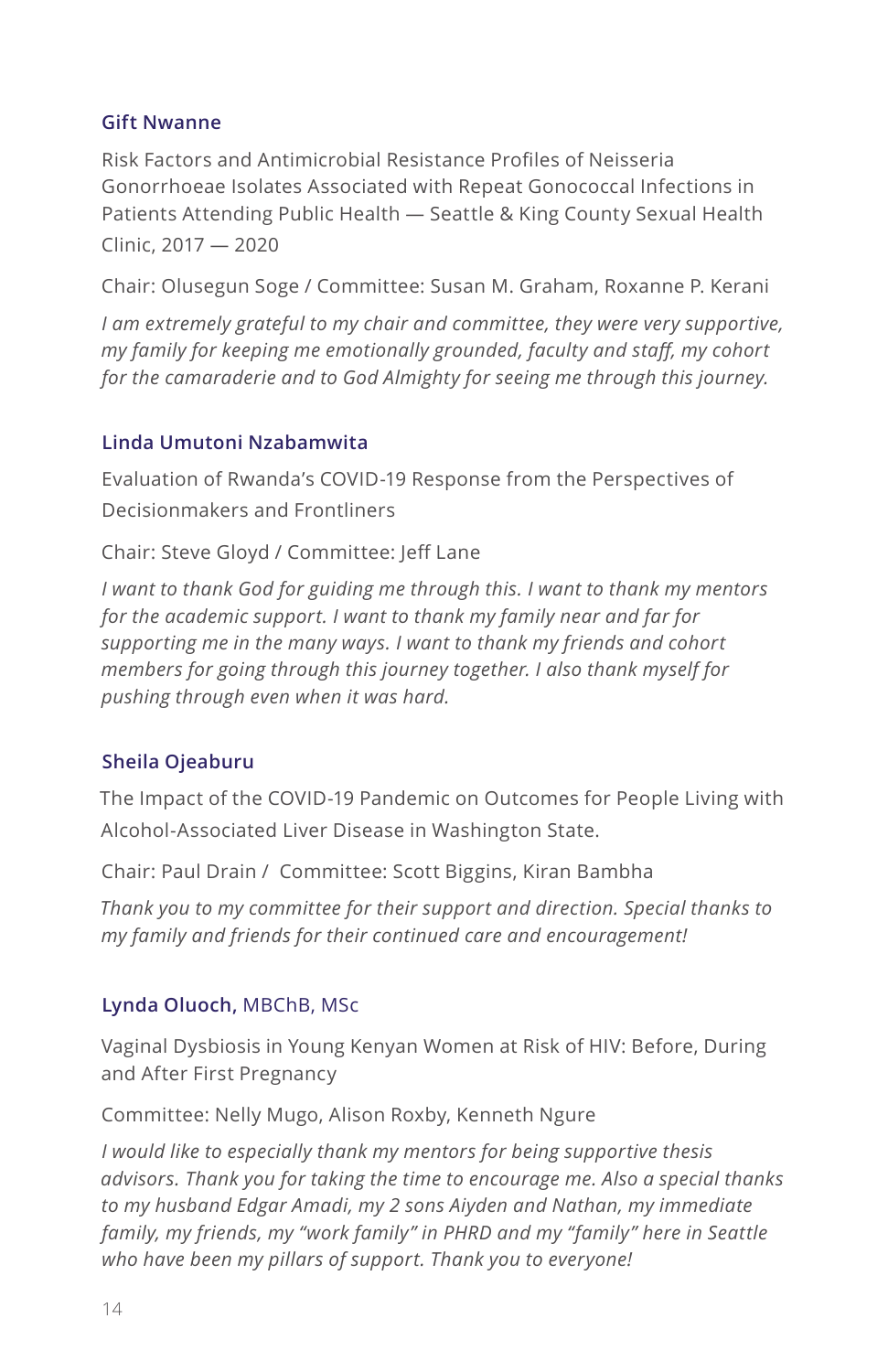#### **Jocelyn Powelson**

Determinants of Immunization Dropout Among Children Under the Age of Two in Zambézia Province, Mozambique: A Community-Based Participatory Research Study using PhotoVoice

Chair: Donna Denno / Committee: Kristin Beima-Sofie

*I would like to thank Donna and Kristin for being fantastic advisors and providing mentorship and guidance throughout the thesis process. I would like to thank the study team at VillageReach who made this thesis possible. And thank you to all of my friends and family who provided encouragement and support.*

#### **Lillian Prueher,** MA, PhC

"Dementia" and "Good Dementia Care": Implications for Danish-Chinese Dementia Care Collaboration

Chair: Annette Fitzpatrick / Committee: James Pfeiffer

*Thank you to my committee, to the Department of Global Health, and to my friends and family!*

#### **Evalynn Fae Taganna Romano**

"No One Should Feel Like They're Unsafe": Mobility Justice Photovoice as a Youth Advocacy Tool for Equitable Community Mobility

Chair: Katherine Hoerster / Committee: Victoria Gardner

*Gratitude to my parents, Evalina Taganna Romano and Joey Novan Romano, who taught me the value of hard work and compassion. Special thanks to Dillon for being extremely supportive! Much appreciation to all UW custodians and other essential workers who keep our community spaces safe and working.*

#### **Martha Ndunya Schrader**

An Assessment of HAI-Cote D'Ivoire's Performance in Meeting the Third 90-UNAIDS Treatment Goal of 90% Viral Load Suppression Among those Receiving ART

Chair: Ahoua Koné / Committee: Derick Akoku, Lucy Perrone

*I am forever grateful to Ahoua for her immense support and continuous encouragement through this tough journey. I would also like to thank my committee members for their support and guidance throughout. My husband and son are my rock and I could not have done it without them. ASANTE SANA!*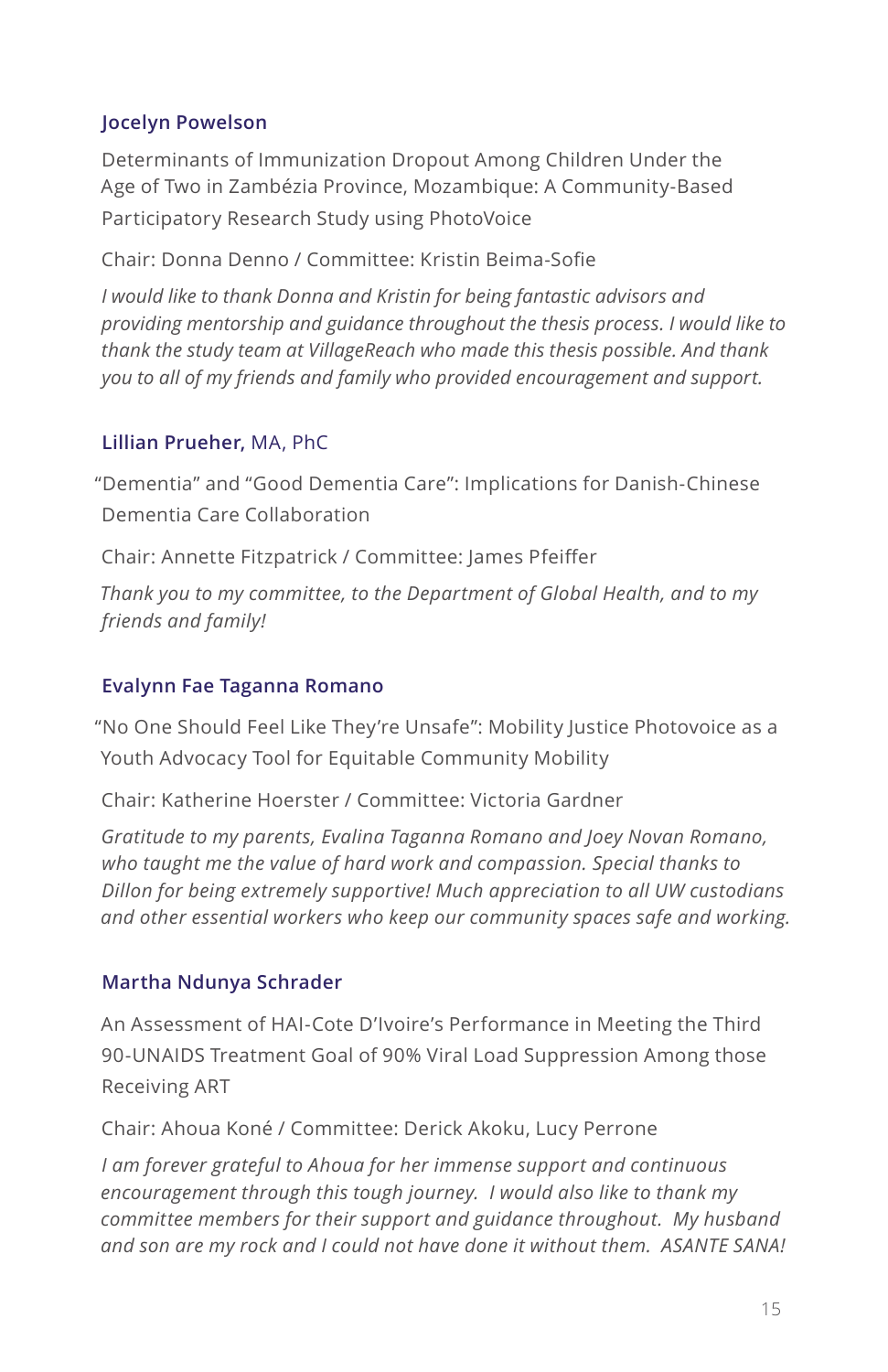#### **Julie Skene,** DNP, MSN, RN

Hepatitis C Service Provision at Washington State Opioid Treatment Programs

Chair: Pamela Kohler / Committee: Judith Tsui

*First, I want to thank my family for their patience and understanding while I was absorbed in my studies these last few years. I also want to thank my committee, cohort and DGH colleagues for their generous support and encouragement during my journey through the MPH program. I appreciate all of you and hope our paths will cross again soon. Happy trails everyone!*

#### **Sarah Smith**

Impact of the COVID-19 Pandemic on Persons Living with HIV in Western Washington: Examining Lived Experiences of Social Distancing Stress, Personal Buffers, and Mental Health

Chair: Susan Graham / Committee: Kristin Beima-Sofie

*I would like to express my sincere gratitude to Susan Graham and Kristin Beima-Sofie for their mentorship and guidance. Also a special thanks to my mom, dad, and brother, as well as my family here in Senegal, who have continued to be my pillars of support. I wouldn't be here today without you.*

#### **Stelio Tembe,** MD

Assessing the Competence of Health Providers in Identifying, and Treating a Child with Acute and Severe Disease in Central Mozambique

Chair: Kenneth Sherr / Committee: Sarah Guimbel, Quinhas Fernandes

*My special gratitude to Kenny Sherr for his continuous support throughout my learning process here at UW. To Quinhas Fernandes for his long and unquestionable presence as a mentor and supporter in my pursuit of a higher degree. A very special thanks to Orvalho Augusto for his support and encouraging words along with the graduation program. Also a huge thanks to my family in Mozambique (parents and sisters) and extensively to my "family" (the Kunde's) here in Seattle who have been very supportive. Thank you DGH team and everyone!*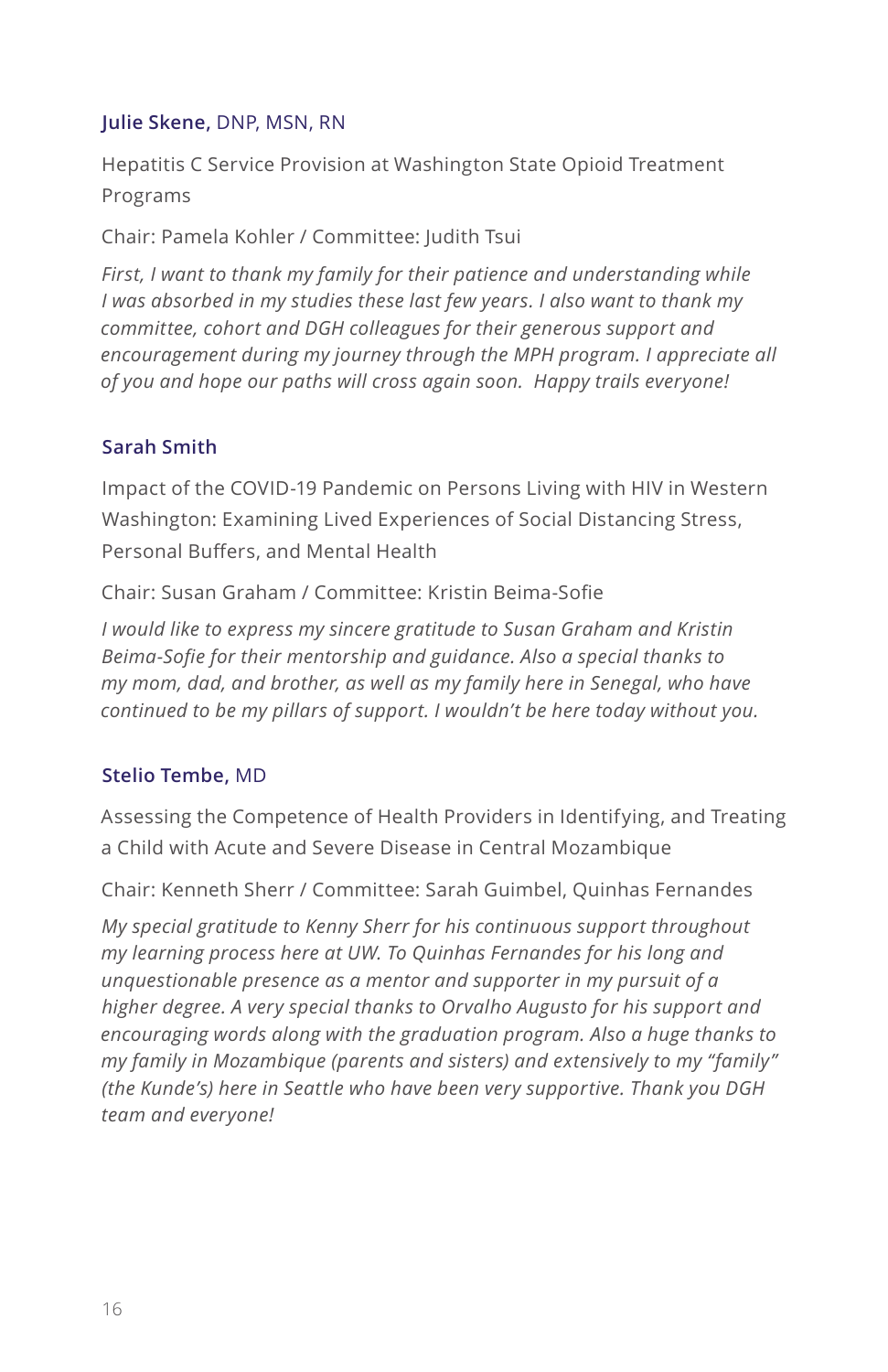#### **Nicholas Boro Thuo**

Patterns Of Sexual Risk Behavior Over Time Among Young Adult Women Using PrEP in Kenya

Chair: Renee Heffron / Committee: Nelly Mugo, Kenneth Ngure

*I would like to especially thank my thesis committee and mentors for being extremely supportive and providing guidance throughout. Special thanks to my family who encouraged and prayed for me. To the IARTP team; Forever grateful. Thank you to everyone. Be truly Blessed!*

#### **Juell Towns**

Identifying Personal, Material and Psychological Needs of Atlantic Street Center Kinship Caregivers

Chair: LaShawnDa Pittman / Committee: Mary Mitchell, Steve Gloyd

*Forever walking in the light of my ancestors and loved ones earth-side. Life will grow you it may scare you leave you speechless shake you to your core tether you to the earth; Life will give you beautiful things things that ground you in purpose that keep you safe & warm and you will spread love & be loved in the sweetest ways.* 

#### **Barbara Wanjiku Mambo**

Uptake of Assisted Partner Services Among Female Partners Of Male Partners in Western Kenya

Chair: Carey Farquhar / Committee Members: John Kinuthia, Monisha Sharma

*All Glory and Honor to God. I would like to thank the IARTP team for being supportive during these unprecedented times. Special thanks to my committee members as well as my mentors Dr. Cherutich, Dr. McGrath and Dr. Masyuko for having unwavering faith in my capabilities and your constant encouragement. To my family and friends in Kenya, and my adoptive family in Seattle: you have been my rock and I love you all, I&I 4 Life.*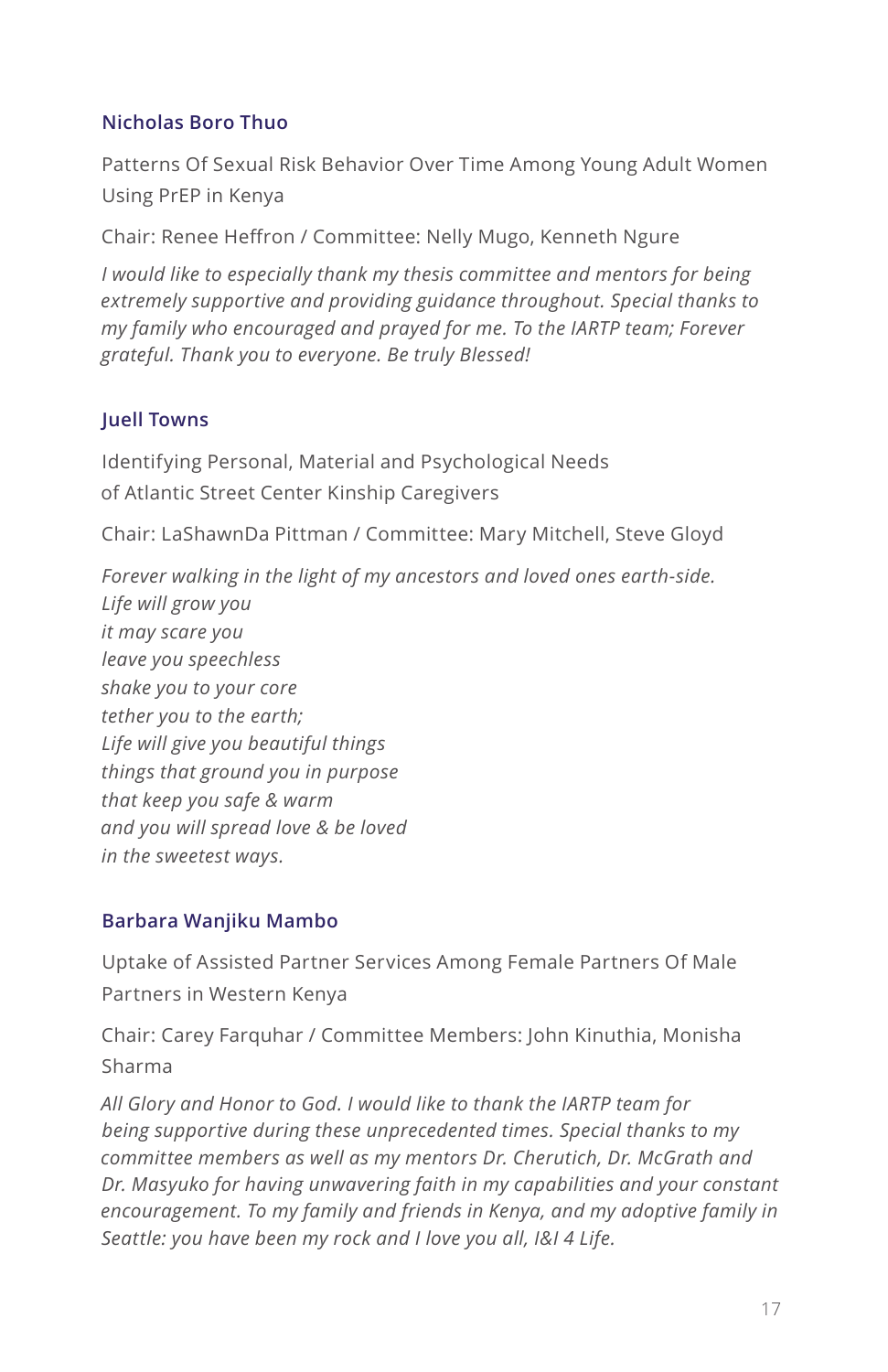# **LEADERSHIP, POLICY & MANAGEMENT TRACK**

#### **Marwa Abdalla,** MD

Health Care Provider Communication Styles During an Adolescent HIV Care Training Intervention in Kenya: A Qualitative Analysis

Chair: Pamela Kohler / Committee: Kristin Beima-Sofie, James Pfeiffer

*I would like to especially thank Pamela Kohler, Kristin Beima-Sofie and James Pfeiffer for their invaluable support. Thank you for taking the time to guide me. Also a special thanks to Steve Gloyd, Ahoua & Julie Brunett for their substantial support. My Mom, my husband, my kids and my sisters who have been my pillars of support. Thank you to everyone.*

#### **Shogofa Amini**

Evaluating the Impact of the Men as Partners in Change (MPC) Program in Mazar-e-sharif

Chair: Christine McGrath / Committee: James Pfeiffer

*I would like to thank my thesis advisor committee, Christine J. McGrath and James Pfeiffer, for helping and encouraging me throughout my thesis project, and thank you to all my professors at DGH. Also, thank you to my friends and my host families here in Seattle and Boston, who supported me during difficult times and my family and me in Afghanistan. Thank you to everyone.* 

#### **Meagan Bernatchez,** MSW

Perceptions of Adolescent Pregnancy in Loreto, Peru

Chair: Nancy Puttkammer / Committee: Magaly Blas

*I am so grateful to Nancy, Magaly and Raquel for their support and encouragement throughout the thesis process. I'd also like to thank my parents, James, friends near and far, and the whole Global Health cohort for helping and loving on me for the past few whirlwind years. Congratulations all!* 

#### **Tikhala Itaye**

Restarting Mass Drug Administration for Neglected Tropical Disease Programs During the COVID-19 Pandemic

Chair: Donna Denno / Committee: Arianna Means

*Thank you for the Fulbright scholarship and IIE team that funded my graduate studies. My thesis committee and the DGH faculty members, thank you for all your support and guidance. A special thank you to the Lingapa family that have looked after me in Seattle, my amazing husband, family and friends.*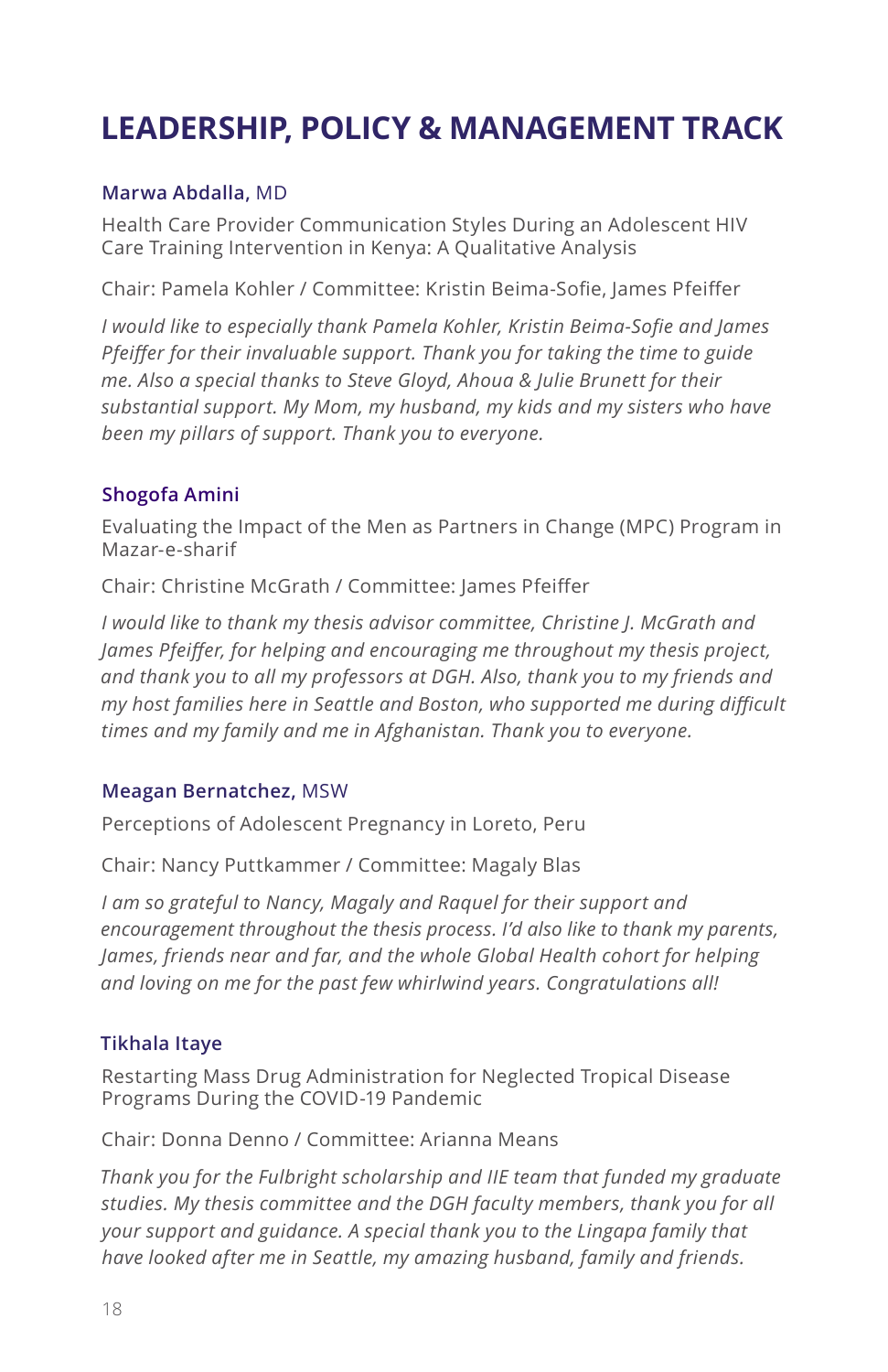#### **Eileen Kazura**

Identifying Opportunities to Optimize Mass Drug Administration for Soiltransmitted Helminths: A Visualization and Descriptive Analysis Using In-depth Process Mapping

Chair: Judd Walson / Committee: Arianna Means

*I would like to thank Arianna Means and Chloe Morozoff for being supportive throughout the thesis process. Thanks also to Steve Gloyd and Deepa Rao for their moral leadership.* 

#### **Juan Sebastian Osorio-Valencia,** MSc

Towards Eco-epidemiological Models of Dengue in Colombia Using Machine Learning and Satellite Images

Chair: Abraham Flaxman / Committee: Peter Rabinowitz, Leo Celi

*I am really grateful and privileged to have shared this MPH experience with such an amazing cohort. These are challenging times but we did it! I am so proud of all of us. Special thanks to my family in Colombia as well. They know they are my motivation.*

#### **Ingrid Sub Cuc**

Barriers to Nutrition-related Chronic Disease Management in Indigenous Communities in Guatemala: an Exploratory Analysis of Cultural and Linguistic Factors in Kaqchikel Maya Communities

Chair: James Pfeiffer / Committee: Meredith Fort, Magda Sotz

*I would like to thank my committee for the support, strength and confidence you provided. My gratitude also to my family, husband and community in Seattle and Spokane! Agradecida con mis mentores, mi familia, mi esposo y mi comunidad en Seattle y Spokane! Los quiero!* 

#### **Leah Wood,** MPA

Characterizing the Role of Trusted Channels in Smoke Risk Communication in Rural Communities in the Okanagon River Valley

Chair: June Spector / Committee: Nicole Errett, Ann Bostrom

*To my family, my partner, my friends, my cohort, my committee, my professors, my advisors, THANK YOU for everything!*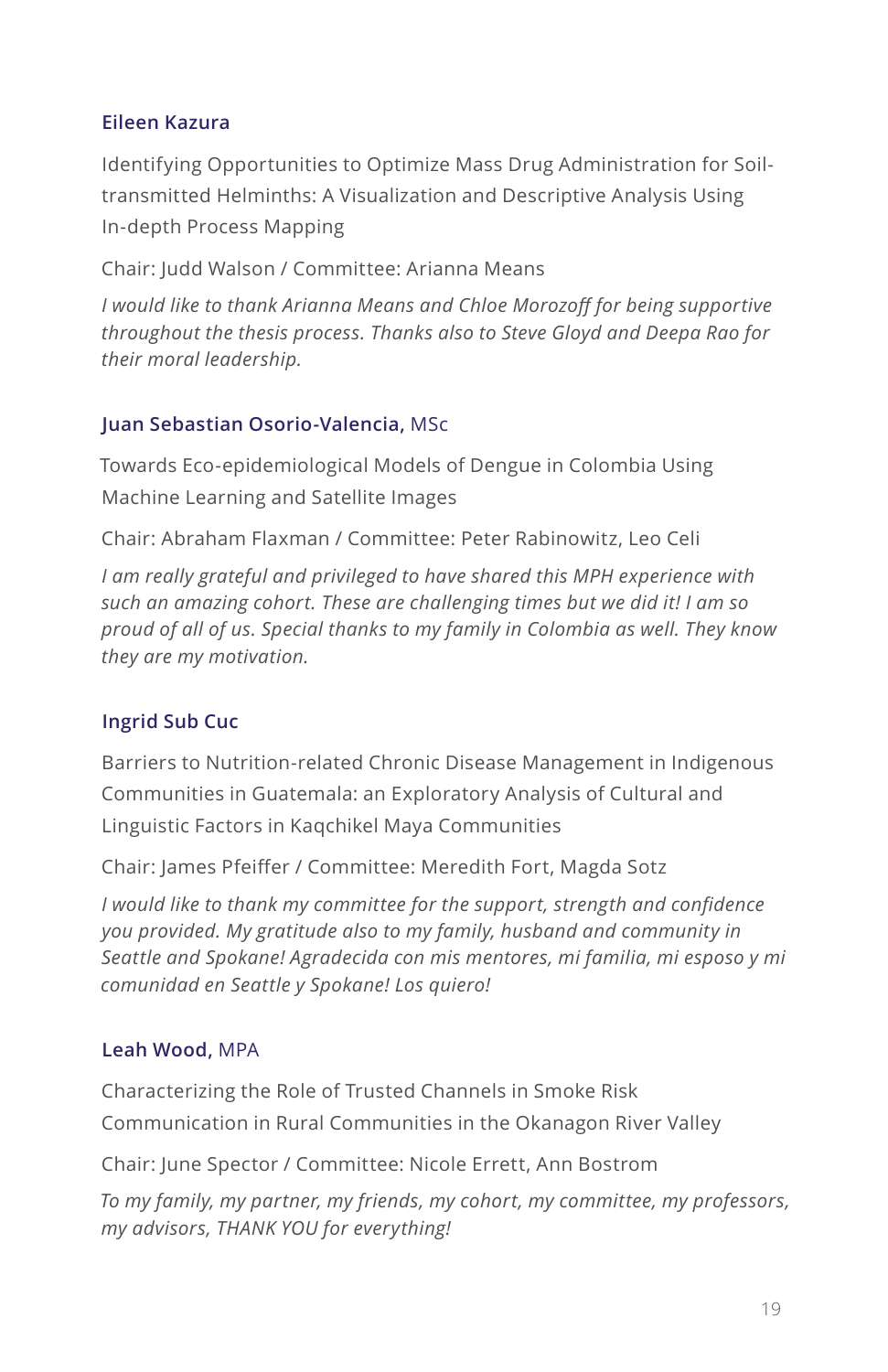# **HEALTH METRICS & EVALUATION TRACK**

#### **Matthew Arentz,** MD

The Impact of the COVID-19 Pandemic and Associated Suppression Measures on the Burden of Tuberculosis in India

Chair: Hmwe Kyu / Committee: Peng Zheng, Theo Vos

*I would especially like to thank Judd Walson and Theo Vos (my MPH advisors) and Hmwe Kyu for being such a supporting thesis advisor. Thanks also to Peng Zheng, Jianing Ma, and Amanda Novotney for their help with my thesis.*

#### **Emmanuel Ayebale,** MBChB, MMed, Anesthesia

The Effect Of COVID-19 On Africa's Critical Care Capacity

Chair: Anthony Roche / Committee: Nicholas Kassebaum, Wil Van Cleave

*My heartfelt gratitude to Anthony Roche, Nicholas Kassebaum, and Wil Van Cleave for their tireless support and encouragement.*

#### **Sophia Emmons-Bell**

Drivers of Reduction of Inpatient Mortality in Hospitalized COVID-19 Patients: An Analysis of the American Heart Association COVID-19 CVD Registry

Chair: Gregory Roth / Committee: Catherine Johnson, Emmanuela Gakidou

*Many thanks to my fellow PBFs, PBF coordinators, the CVD team, and my family!*

#### **Natalie Galles**

Estimation of Childhood Vaccine Scale-up Rates by Country and Vaccine

Chair: Jon Mosser / Committee: Hmwe Kyu

*Many, many thanks to Jon and Hmwe, the IHME Vaccines team, my fellow PBF cohort, and friends and family!*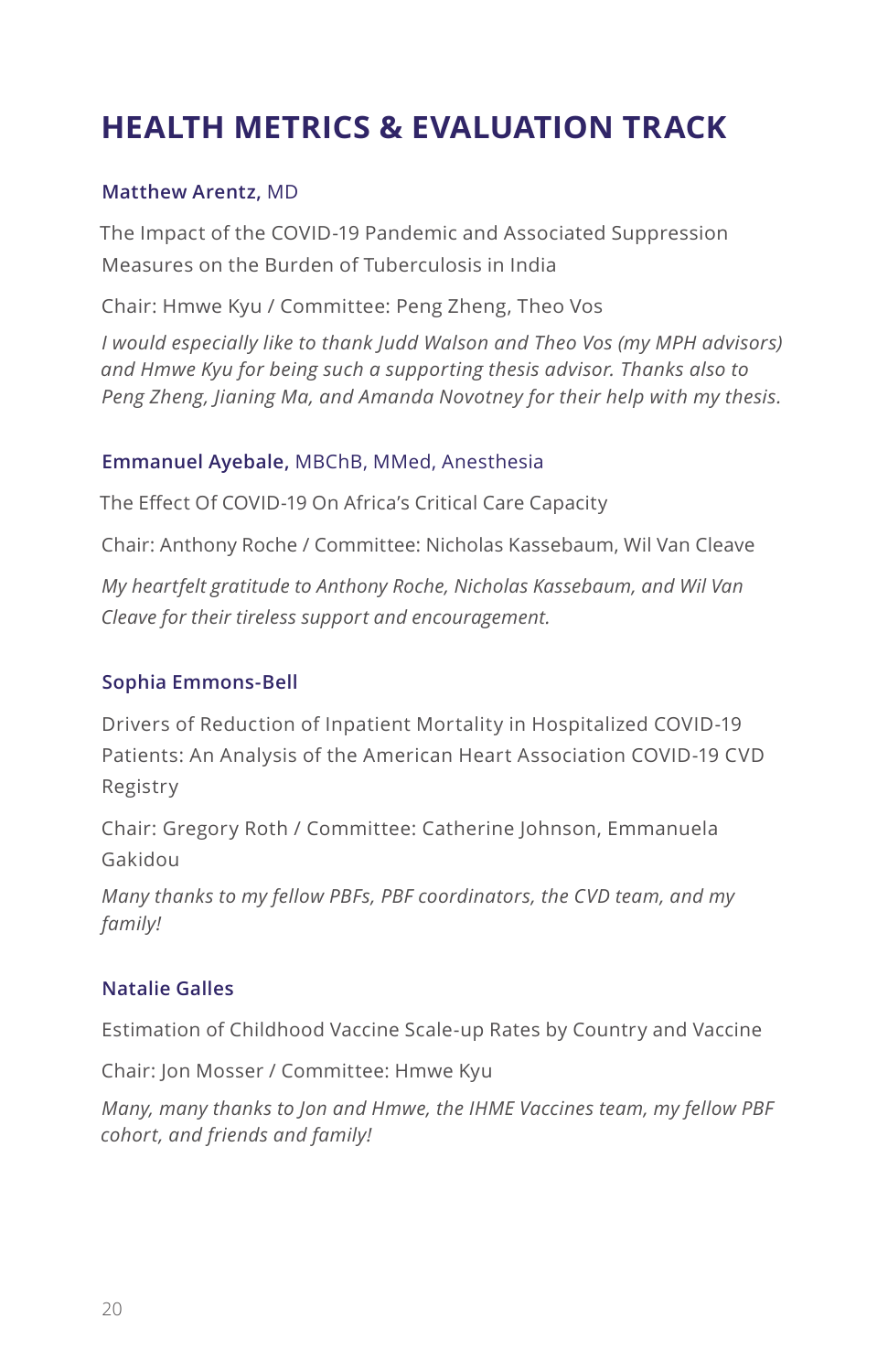#### **Haley Lescinsky**

The Global Prevalence of Multiple Micronutrient Inadequacy

Chair: Ashkan Afshin / Committee: Nick Kassebaum

*It's been a wonderful 3 years at IHME and UW. Many thanks to Ashkan for your guidance and mentorship throughout, and to everyone at IHME who has made the PBF program what it is.*

#### **Aislyn Uzochukwu Orji**

Alignment & Comparison of Congenital Syphilis Estimates across Global Health Research Institutions

Chair: Nicholas Kassebaum / Committee: Mae Dirac

*Thank you to my family, friends, classmates, advisors, and mentors for their continued support & guidance throughout this program!*

#### **Shwetha Sanapoori**

Evaluation of Community Intervention in Low-Income and Indigenous Communities of the State of Yucatan in Increasing Recognition of Alarm Signs in Children Under 5.

Chair: Bernardo Hernandez Prado / Committee: Annie Haakenstad

*Special thank you to my advisors Dr. Prado and Sarah for supporting me through my MPH journey. Thank you to my family and friends for being my pillars of support! Congratulations to all the graduates!* 

#### **Brittney Sheena**

Evaluating Achievement of Hepatitis Elimination Goals Using the Global Burden of Disease Study

*Thank you to my mentors, Mae Dirac and Theo Vos. Your guidance and support have made me a better researcher and public health advocate. Also thanks to my fellowship cohort, I'm so grateful for our community!*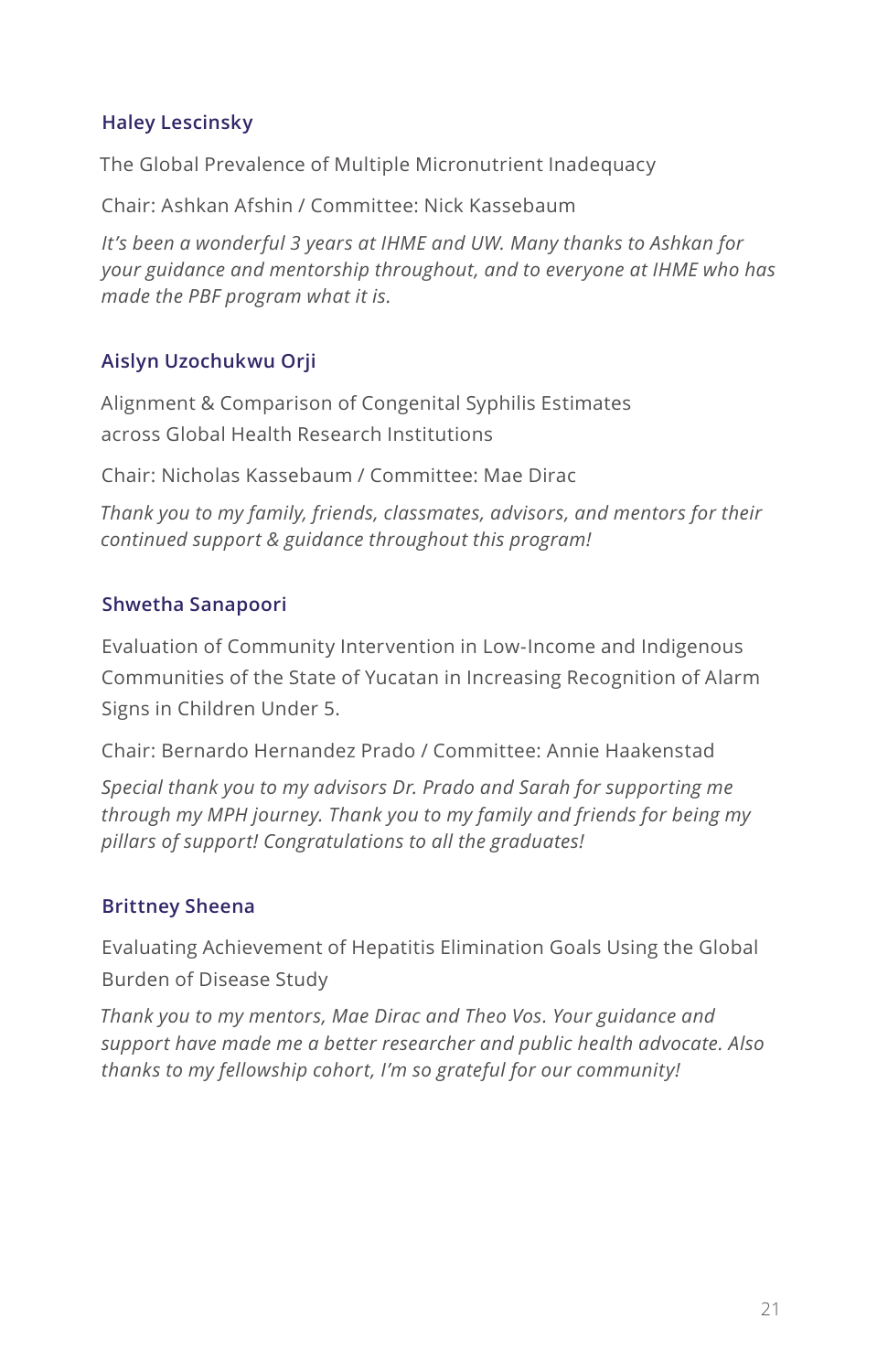#### **Sarah Sohlberg**

Inequity in Access to Paid Sick Leave Leading Up to the COVID-19 Pandemic: Evidence from the Seattle Flu Study 2019-2020

Chair: Helen Chu / Committee: Anjum Hajat

*I would like to thank Dr. Cahu for her leadership allowing me to contribute to such exciting work and to Dr. Hajat for her guidance in researching and writing about determinants of health. Finally, I want to thank the DGH family - I feel so lucky to have done this with you all!* 

#### **Katie Welgan**

Quantifying Racial and Ethnic Disparities in U.S. COVID-19 Vaccine Access and Hesitancy

Chair: Emmanuela Gakidou / Committee: Bobby Reiner

*Thank you to my family, PBF cohort, and advisors at IHME!*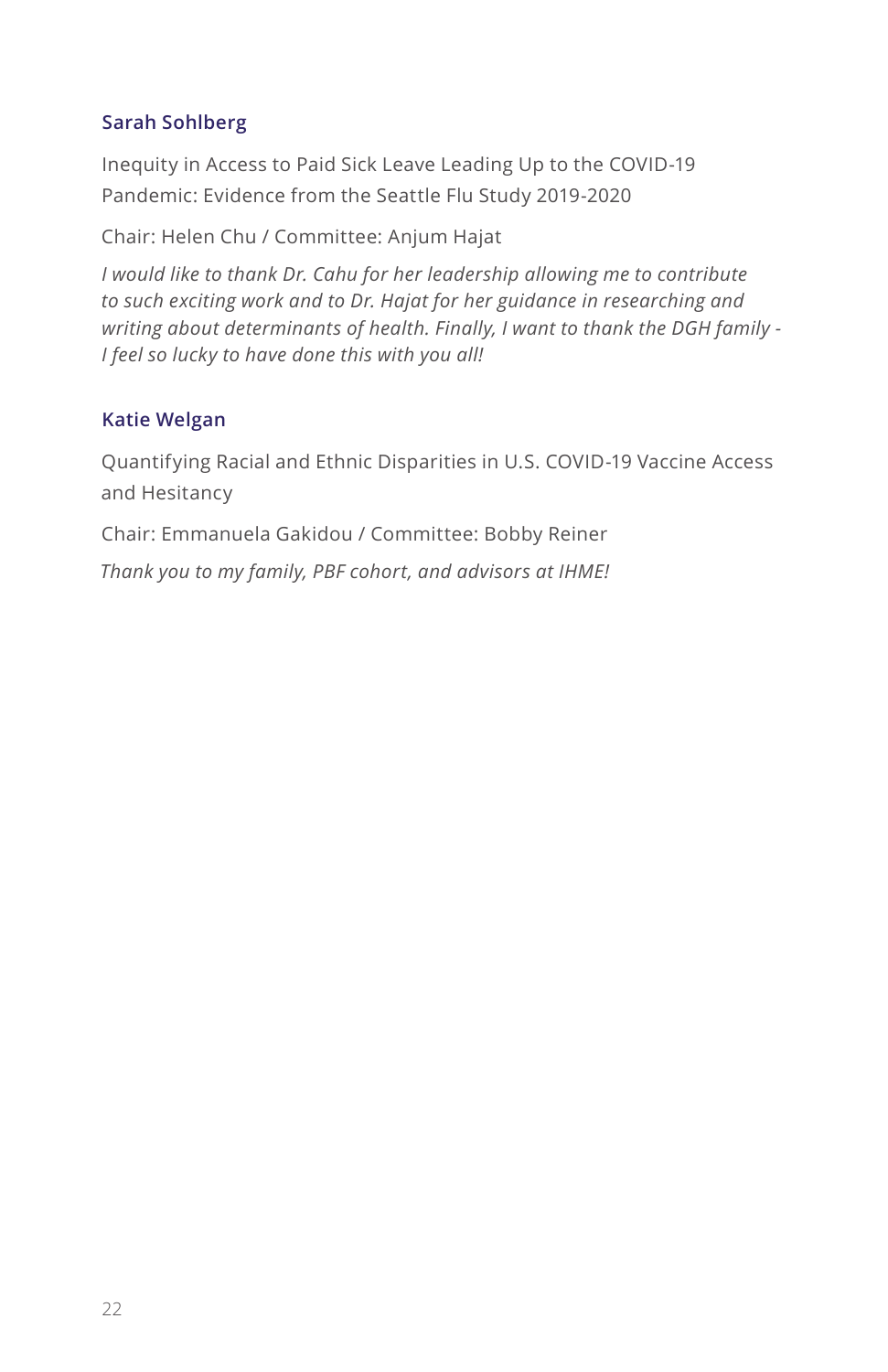# PATHOBIOLOGY

# **MASTER OF SCIENCE**

#### **Lizette Carrasco**

Proliferation-based Enrichment of HIV-infected Cells Reveals Distinct Clonally Expanded Cell Populations

Chair: Lisa Frenkel / Committee: Martin Prlic, Florian Hladik

*To my mother who fought tirelessly so my path could be free of obstacles. And to my father who will live on forever in my heart - I'm glad you were able to see me achieve this great milestone.*

# **DOCTOR OF PHILOSOPHY**

#### **Veronica Anjali Davé**

T Cell Immunity in the Female Genital Tract

Chairs: Jennifer Lund, Martin Prlic / Committee: Kevin Urdahl, Michael Gerner, David Koelle

*My many mentors, colleagues, family, and chosen family in Seattle enabled me to complete this goal. Thank you so much!*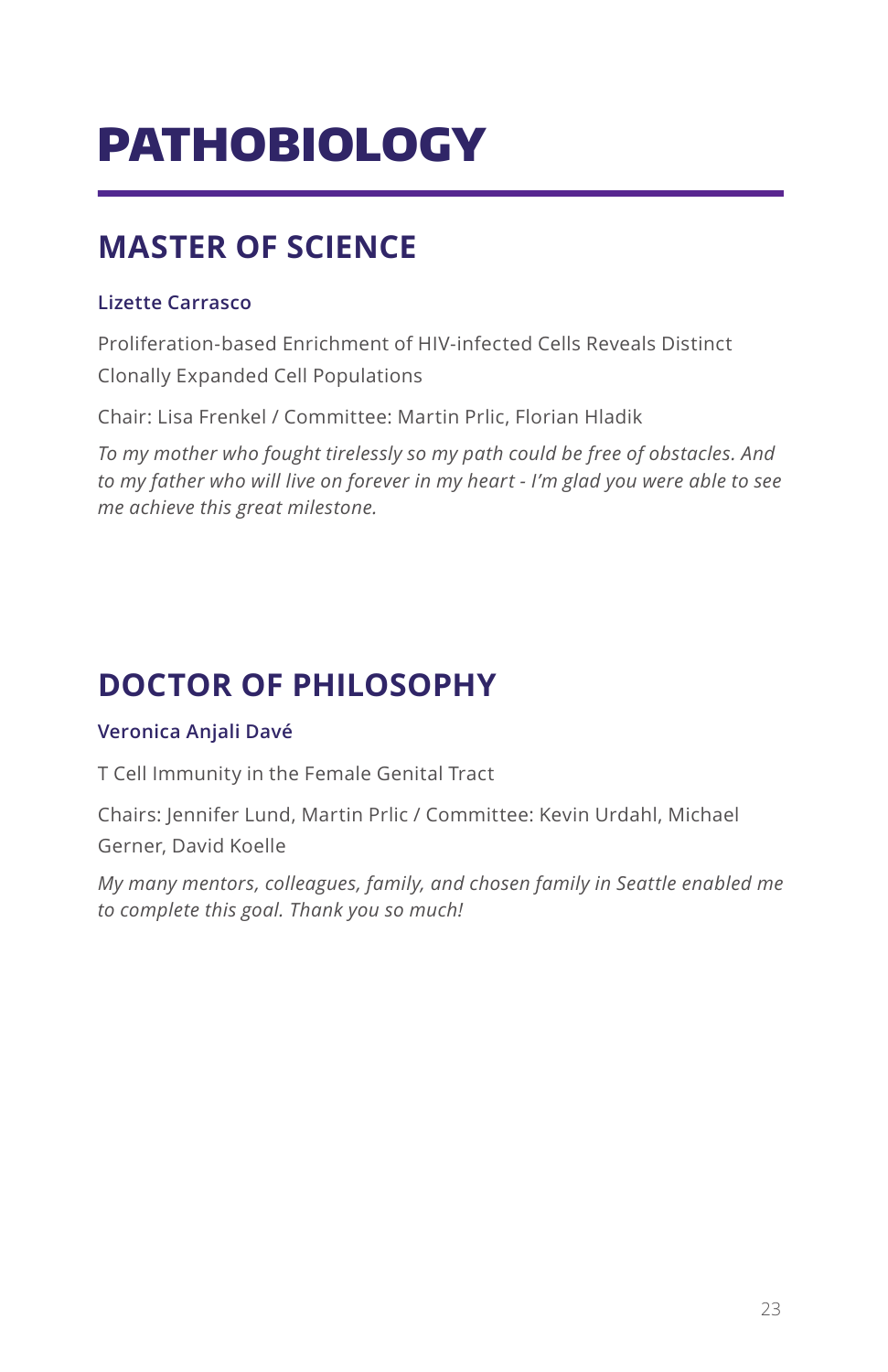# GLOBAL HEALTH METRICS & IMPLEMENTATION SCIENCE

# **DOCTOR OF PHILOSOPHY EMPHASIS – IMPLEMENTATION SCIENCE**

#### **Samantha Dolan,** MPH

Transitioning from Paper to Digital Vaccination Records

Chair: Nancy Puttkammer / Committee: Bill Lober, Shan Liu, Jessica Shearer

*Thank you to my committee for your overwhelming support and motivation throughout my doctoral studies. I would like to specially thank Nancy Puttkammer for her continued mentorship and encouragement of my research interests. I'm also appreciative of my family and friends for being caring and patient, not only during the dissertation process but throughout my global health journey.*

#### **Elizabeth Irungu,** MBChB, MPH

Evaluation of Oral Pre-exposure Prophylaxis (PrEP) Implementation in Public HIV Care Clinics in Kenya

Chair: Jared Baeten / Committee: David Grembowski, Deborah Donnell, Nelly Mugo, Kenneth Mugwanya, Gabrielle O'Malley

*I would like to thank my committee chair and members for taking their time to mentor me through this process.*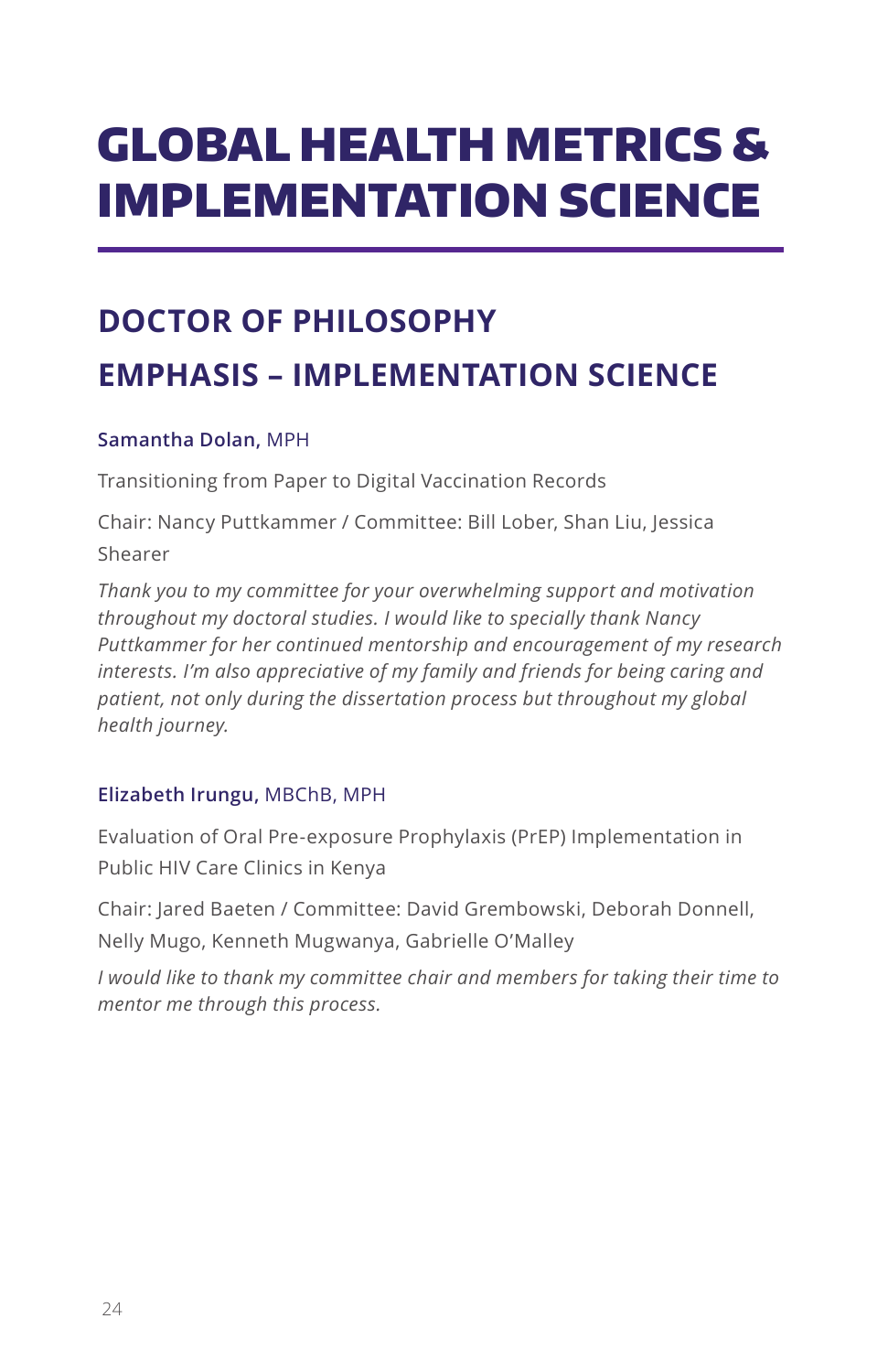#### **Stephanie D. Roche,** MPH

Scaling Up and Out: Exploring Options for Differentiated Delivery of Preexposure Prophylaxis in Kenya

Chair: Jared Baeten / Committee: Kenneth Mugwanya, Gabrielle O'Malley, Bryan Weiner, Sarah Gimbel

*Thank you to my committee members and especially my chair, Jared Baeten, for his mentorship over the past 4 years. A very special thanks to my #1 sounding board and thought partner, Nicholas, and to my family & friends (especially my cohort mates) for their encouragement, laughs, and words of wisdom.*

#### **Beatrice Wamuti,** MBChB, MBA, MPH

Scale-up of Assisted Partner Services in Kenya: Assessing Linkage to Care, Integration, and Costs

Chair: Carey Farquhar / Committee: Bryan Weiner, Carol Levin, James Hughes

*My sincerest gratitude to my dissertation committee chair, Carey Farquhar, and the committee members for your unwavering support during my doctoral studies. Special thanks also go to my husband, daughter, family and friends for your love and encouragement throughout my academic journey.*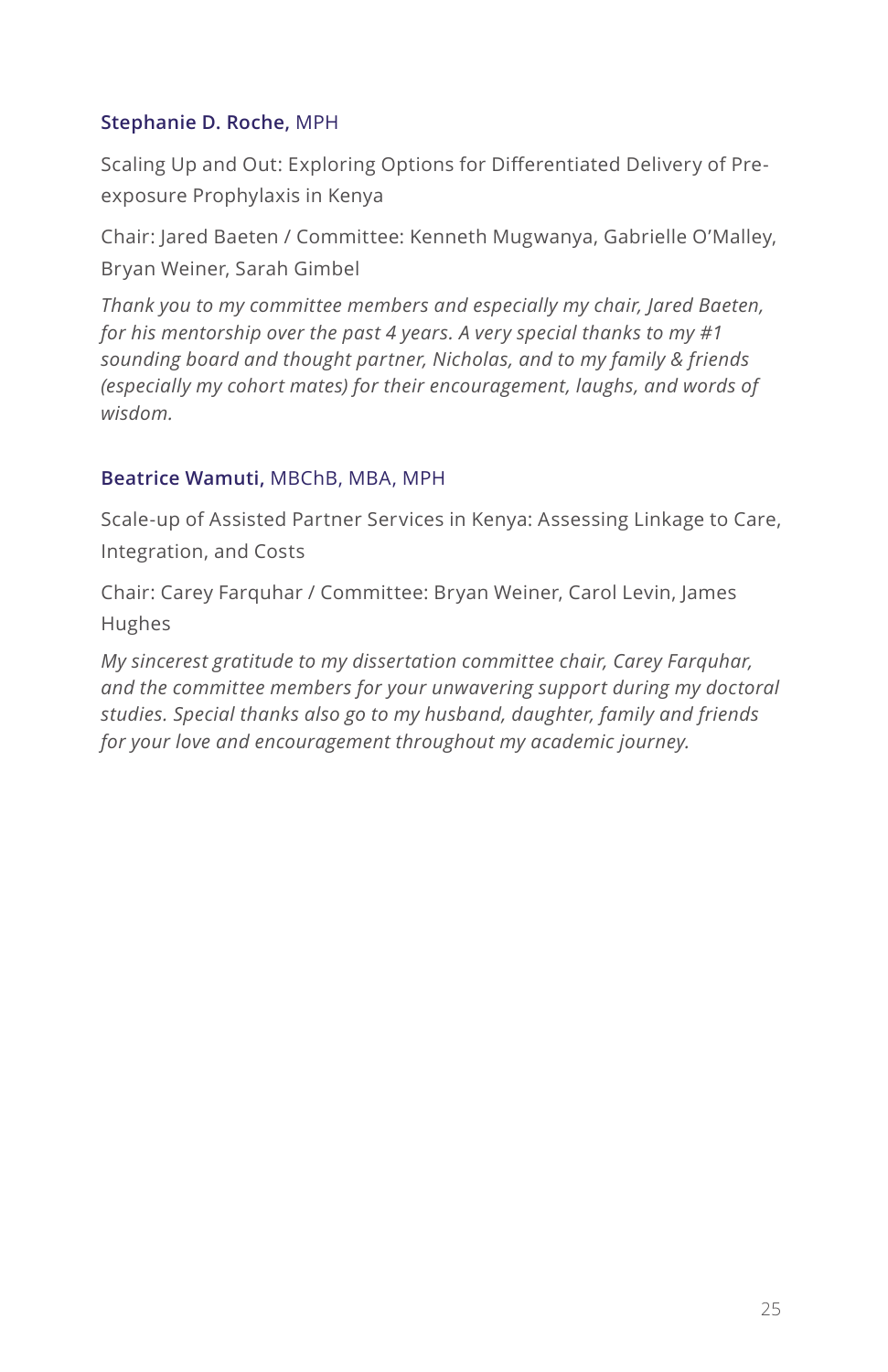# CONGRATULATIONS CONGRATULIH GLOBAL HEALTES

# FOR ALUMNI RESOURCES, CHECK OUT OUR ALUMNI PAGE

**https://alumni.globalhealth.washington.edu**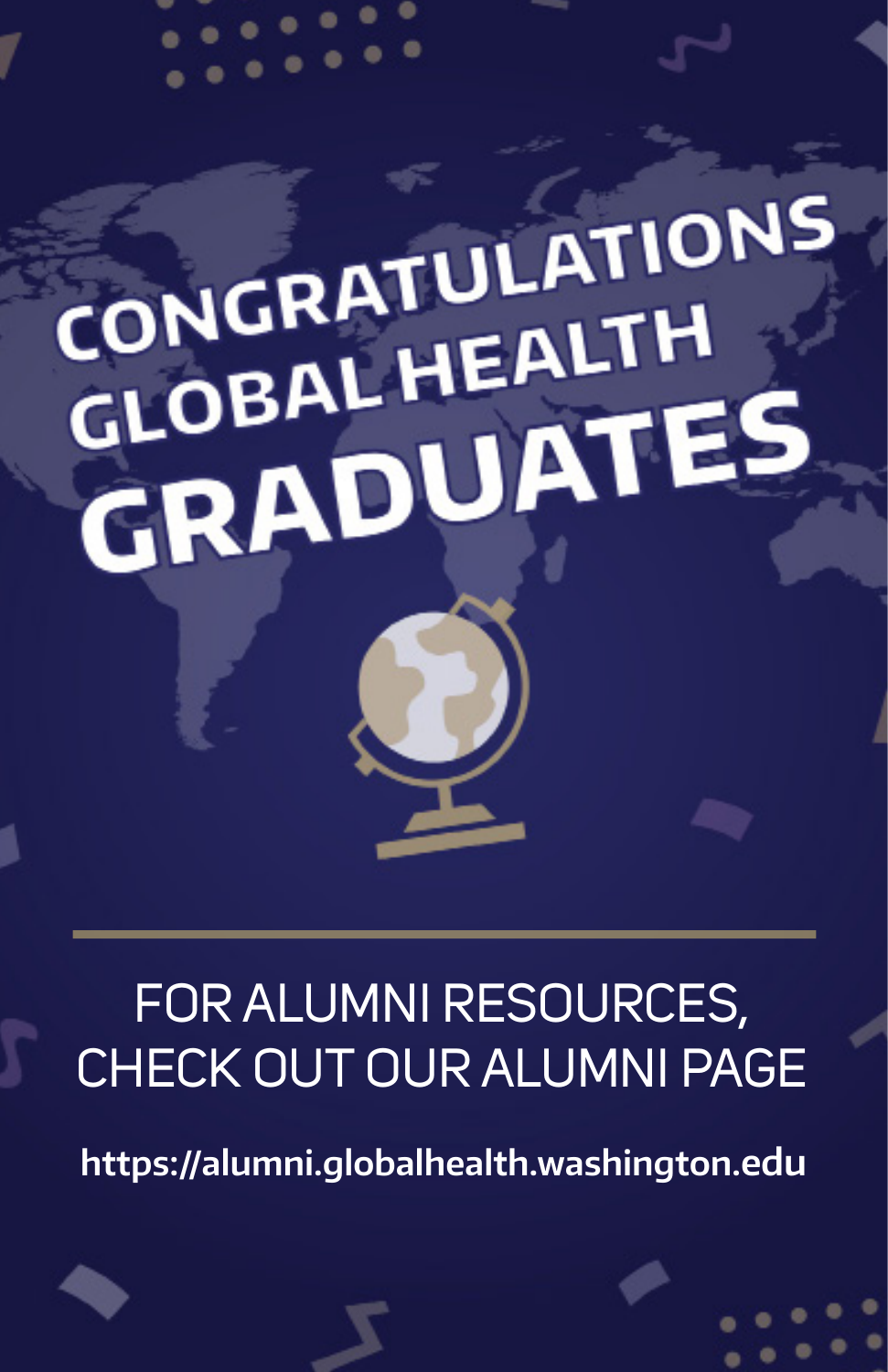"The beauty of anti-racism is that you don't have to pretend to be free of racism to be an anti-racist. Anti-racism is the commitment to fight racism wherever you find it, including in yourself. And it's the only way forward."

> **" Ijeoma Oluo**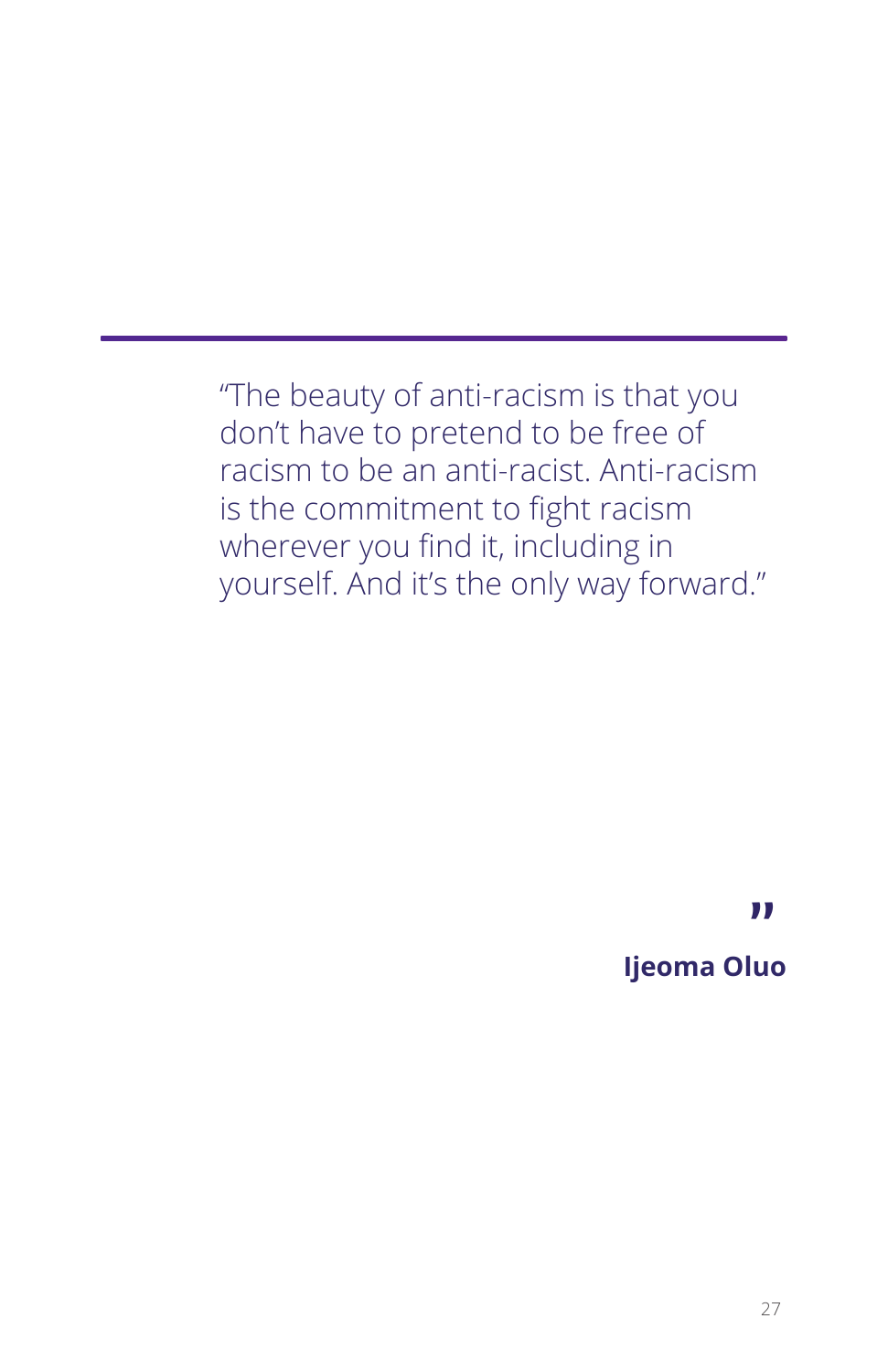









# HEALTH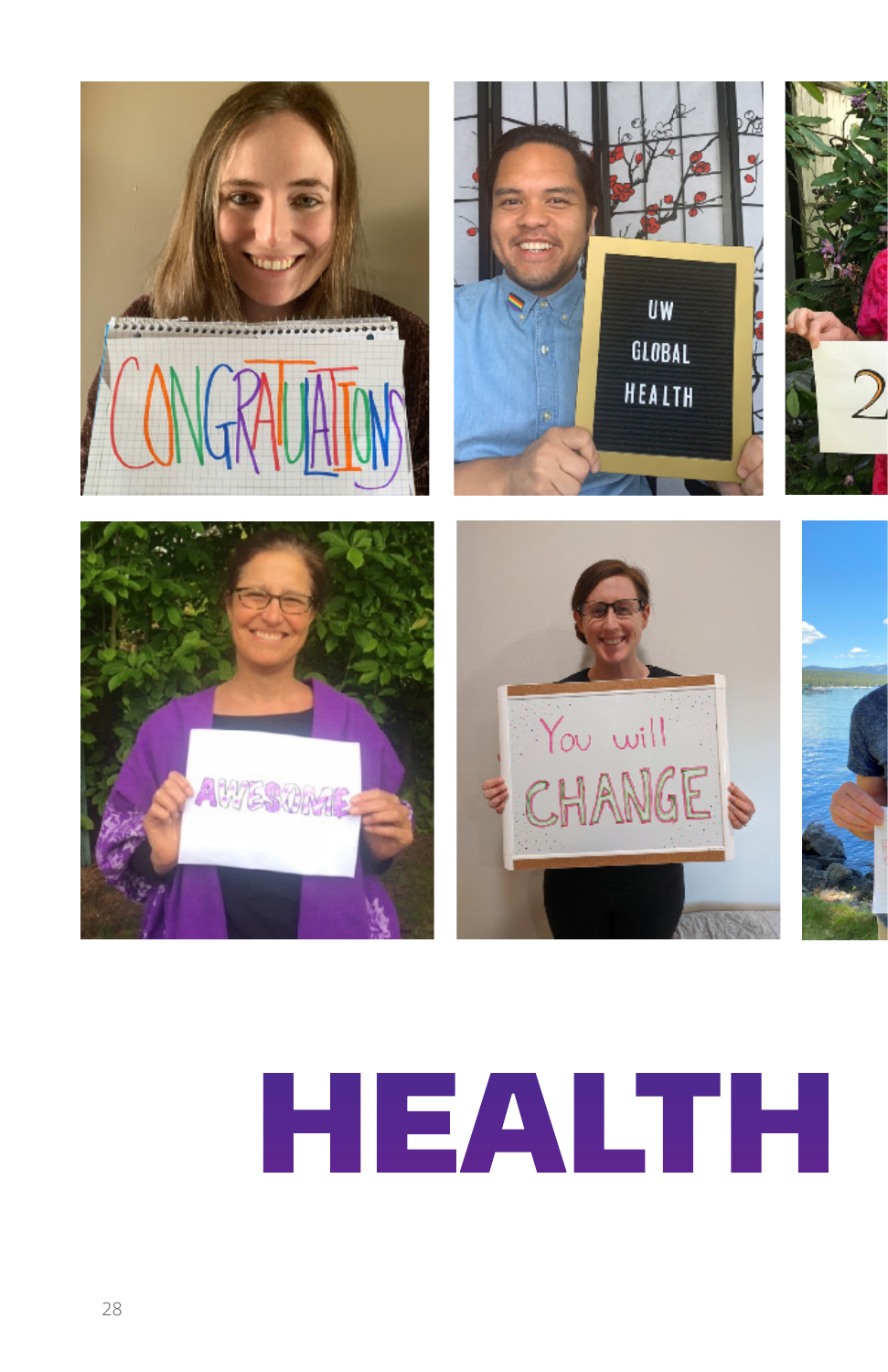











# HEALTH FOR ALL